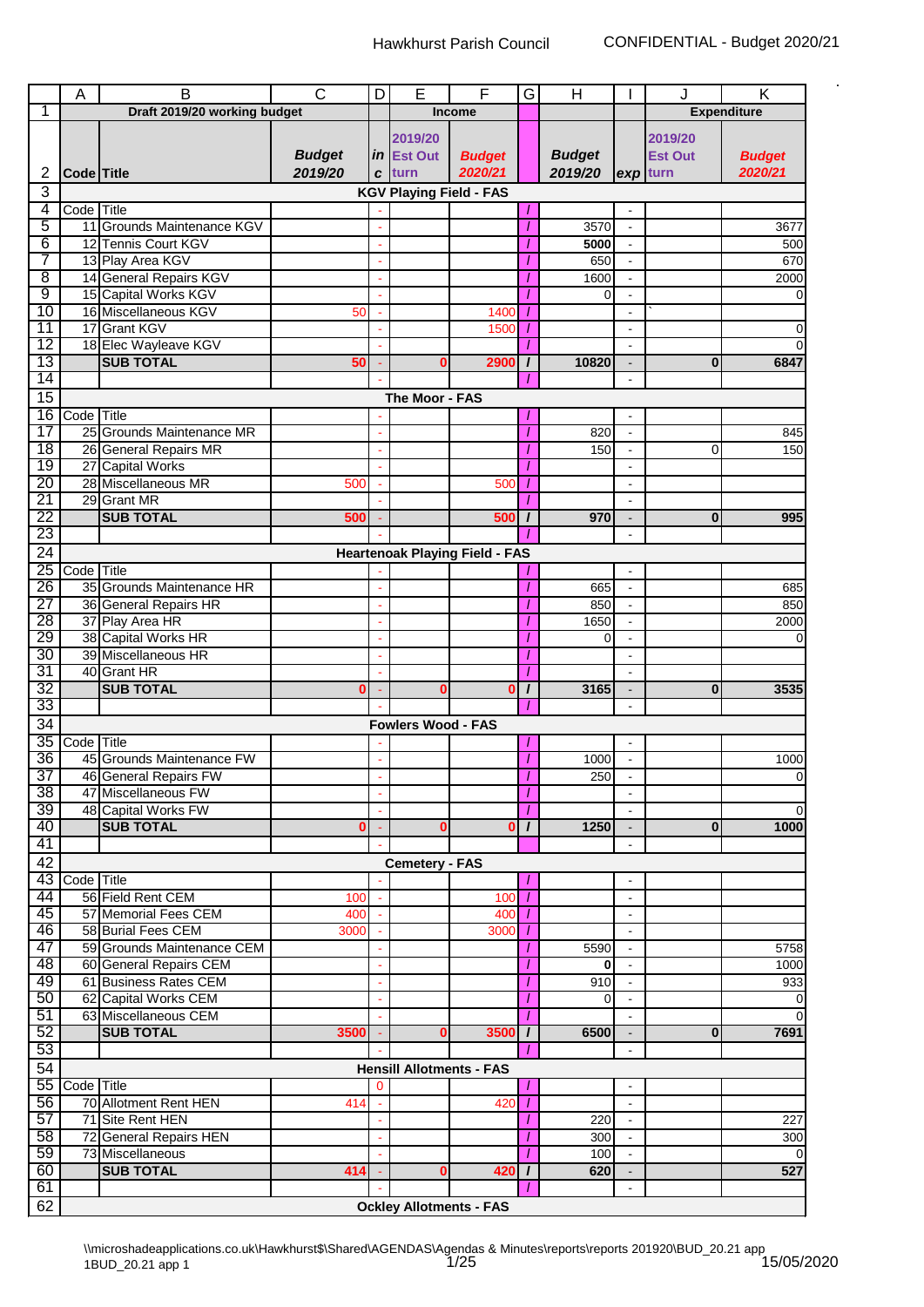|                 | A              | B                                 | $\overline{\text{c}}$ | D  | E                              | F                                       | G        | $\overline{H}$ |                          | J              | Κ              |
|-----------------|----------------|-----------------------------------|-----------------------|----|--------------------------------|-----------------------------------------|----------|----------------|--------------------------|----------------|----------------|
|                 |                |                                   |                       |    |                                |                                         |          |                |                          |                |                |
|                 |                |                                   |                       |    | 2019/20                        |                                         |          |                |                          | 2019/20        |                |
|                 |                |                                   | <b>Budget</b>         | in | <b>Est Out</b>                 | <b>Budget</b>                           |          | <b>Budget</b>  |                          | <b>Est Out</b> | <b>Budget</b>  |
| 2               | Code Title     |                                   | 2019/20               | C  | turn                           | 2020/21                                 |          | 2019/20        |                          | $exp$ turn     | 2020/21        |
| 63              | Code Title     |                                   |                       |    |                                |                                         |          |                |                          |                |                |
| 64              |                | 80 Allotment Rent OCK             | 875                   |    |                                | 900                                     |          |                |                          |                |                |
| 65              |                | 81 Grounds Maintenance OCK        |                       |    |                                |                                         |          |                | $\overline{\phantom{a}}$ |                |                |
| 66              |                | 82 General Repairs OCK            |                       |    |                                |                                         |          | 500            | $\blacksquare$           |                | 650            |
| 67              |                | 83 Water Rates OCK                |                       |    |                                |                                         |          | 250            | $\blacksquare$           |                | 300            |
| 68              |                | 84 Miscellaneous OCK              |                       |    |                                |                                         |          | 100            |                          |                | $\Omega$       |
| 69              |                | <b>SUB TOTAL</b>                  | 875                   |    | 0                              | 900                                     | $\prime$ | 850            |                          | $\bf{0}$       | 950            |
| 70              |                |                                   |                       |    |                                |                                         |          |                | $\overline{a}$           |                |                |
|                 |                |                                   |                       |    |                                |                                         |          |                |                          |                |                |
| $\overline{71}$ |                |                                   |                       |    | <b>Planting Displays - FAS</b> |                                         |          |                |                          |                |                |
| 72              | Code Title     |                                   |                       |    |                                |                                         |          |                | $\overline{a}$           |                |                |
| 73              |                | 90 Summer Planting                | 300                   |    |                                | <b>300</b>                              |          | 1300           | $\blacksquare$           |                | 1400           |
| 74              |                | 91 Winter Planting                | 300                   |    |                                | 300                                     |          | 1350           | $\blacksquare$           |                | 1400           |
| 75              |                | 92 Miscellaneous Planting         |                       |    |                                |                                         |          | 0              |                          |                | 200            |
| 76              |                | <b>SUB TOTAL</b>                  | 600                   |    | $\mathbf 0$                    | 600                                     | $\prime$ | 2650           |                          | $\bf{0}$       | 3000           |
| 77              |                |                                   |                       |    |                                |                                         |          |                | $\overline{a}$           |                |                |
| 78              |                |                                   |                       |    | <b>Footpaths - FAS</b>         |                                         |          |                |                          |                |                |
| 79              | Code Title     |                                   |                       |    |                                |                                         |          |                |                          |                |                |
| 80              |                | 95 General Repairs PROW           |                       |    |                                |                                         |          | 250            |                          |                | 250            |
| 81              |                | 96 Capital Works PROW             |                       |    |                                |                                         |          | 300            | $\blacksquare$           |                | 300            |
|                 |                |                                   |                       |    |                                |                                         |          |                |                          |                |                |
| 82              |                | 97 Miscellaneous PROW             |                       |    |                                |                                         |          | 600            |                          |                | $\Omega$       |
| 83              |                | 98 Grant PROW                     |                       |    |                                |                                         |          |                |                          |                |                |
| 84              |                | <b>SUB TOTAL</b>                  | 0                     |    | 0                              | $\bf{0}$                                | $\prime$ | 1150           | $\blacksquare$           | $\bf{0}$       | 550            |
| 85              |                |                                   |                       |    |                                |                                         |          |                | $\blacksquare$           |                |                |
| 86              |                |                                   |                       |    |                                | <b>Play Equipment Replacement - FAS</b> |          |                |                          |                |                |
| $\overline{87}$ | Code Title     |                                   |                       |    |                                |                                         |          |                | $\blacksquare$           |                |                |
| 88              |                | 99 Play Equipment Replacement PER |                       |    |                                | 0                                       |          | 5000           | $\mathbf{r}$             |                | 10,000         |
| 89              |                | <b>SUB TOTAL</b>                  | Λ                     |    | $\mathbf{0}$                   | $\bf{0}$                                | $\prime$ | 5000           |                          |                | 10,000         |
| 90              |                |                                   |                       |    |                                |                                         |          |                | $\overline{\phantom{a}}$ |                |                |
| 91              |                |                                   |                       |    |                                |                                         |          |                |                          |                |                |
|                 |                |                                   |                       |    | <b>Victoria Hall - FAS</b>     |                                         |          |                |                          |                |                |
| 92              | Code Title     |                                   |                       |    |                                |                                         |          |                | $\sim$                   |                |                |
| 93              |                | 100 Rent VH                       | 12000                 |    |                                | 12,918                                  |          |                | L,                       | 0              |                |
| 94              |                | <b>SUB TOTAL</b>                  | 12000                 |    | 0                              | 12918                                   | $\prime$ | $\bf{0}$       | $\overline{a}$           | $\bf{0}$       | $\bf{0}$       |
| 95              |                |                                   |                       |    |                                |                                         |          |                |                          |                |                |
| 96              |                |                                   |                       |    | <b>Copt Hall - FAS</b>         |                                         |          |                |                          |                |                |
| 97              | Code Title     |                                   |                       |    |                                |                                         |          |                |                          |                |                |
| 98              |                |                                   |                       |    |                                |                                         | -        |                |                          |                |                |
| 99              |                | 105 Hire Fees CH                  | 8000                  |    |                                | 5000                                    |          |                | $\blacksquare$           |                |                |
| 100             |                | 110 Water Rates CH                |                       |    |                                |                                         |          | 275            | $\blacksquare$           |                | 284            |
| 101             |                | 111 Sewage Rates CH               |                       |    |                                |                                         |          |                |                          |                |                |
|                 |                |                                   |                       |    |                                |                                         |          | 375            |                          |                | 386            |
| 102             |                | 112 Electricity CH                |                       |    |                                |                                         |          | 350            | $\blacksquare$           |                | 361            |
| 103             |                | 113 Gas CH                        |                       |    |                                |                                         |          | 1000           | $\blacksquare$           |                | 1030           |
| 104             |                | 114 General Repairs CH            |                       |    |                                |                                         |          | 500            |                          |                | 1000           |
| 105             |                | 115 Capital Works CH              |                       |    |                                |                                         |          |                |                          |                | $\overline{0}$ |
| 106             |                | 116 Miscellaneous CH              |                       |    |                                |                                         |          |                |                          |                | 800            |
| 107             |                | <b>SUB TOTAL</b>                  | 8000                  |    |                                | 5000                                    | $\prime$ | 2500           | $\blacksquare$           | 0              | 3861           |
| 108             |                |                                   |                       |    |                                |                                         |          |                | $\blacksquare$           |                |                |
| 109             |                |                                   |                       |    | <b>Sports Hall - FAS</b>       |                                         |          |                |                          |                |                |
|                 | 110 Code Title |                                   |                       |    |                                |                                         |          |                | $\blacksquare$           |                |                |
| 111             |                | 120 Hire Fees SH                  | 3000                  |    |                                | 5000                                    | 7        |                | $\blacksquare$           |                |                |
| 112             |                | 125 Water Rates SH                |                       |    |                                |                                         |          |                |                          |                |                |
|                 |                |                                   |                       |    |                                |                                         |          | 575            |                          |                | 592            |
| 113             |                | 126 Sewage Rates SH               |                       |    |                                |                                         |          | 300            |                          |                | 330            |
| 114             |                | 127 Electricity SH                |                       |    |                                |                                         |          | 600            | $\blacksquare$           |                | 800            |
| 115             |                | 128 Gas SH                        |                       |    |                                |                                         |          | 1300           | $\blacksquare$           |                | 1500           |
| 116             |                | 129 General Repairs SH            |                       |    |                                |                                         |          | 750            |                          |                | 1000           |
| 117             |                | 130 Capital Works SH              |                       |    |                                |                                         |          | 5000           | $\blacksquare$           |                | $\overline{0}$ |
| 118             |                | 131 Miscellaneous SH              |                       |    |                                |                                         |          | 700            |                          |                | 800            |
| 119             |                | <b>SUB TOTAL</b>                  | 3000                  |    | 0                              | 5000                                    | $\prime$ | 9225           |                          | 0              | 5022           |
| 120             |                |                                   |                       | ÷  |                                |                                         |          |                | $\blacksquare$           |                |                |
| 121             |                |                                   |                       |    |                                |                                         |          |                | $\overline{\phantom{a}}$ |                |                |
| 122             |                |                                   |                       |    |                                | <b>Community Services - SAP</b>         |          |                |                          |                |                |
| 123             |                |                                   |                       |    |                                |                                         |          |                |                          |                |                |
|                 |                | 238 Civic Amenity Vehicle DS      |                       |    |                                |                                         | T        | 1050           | $\sim$                   |                | 525            |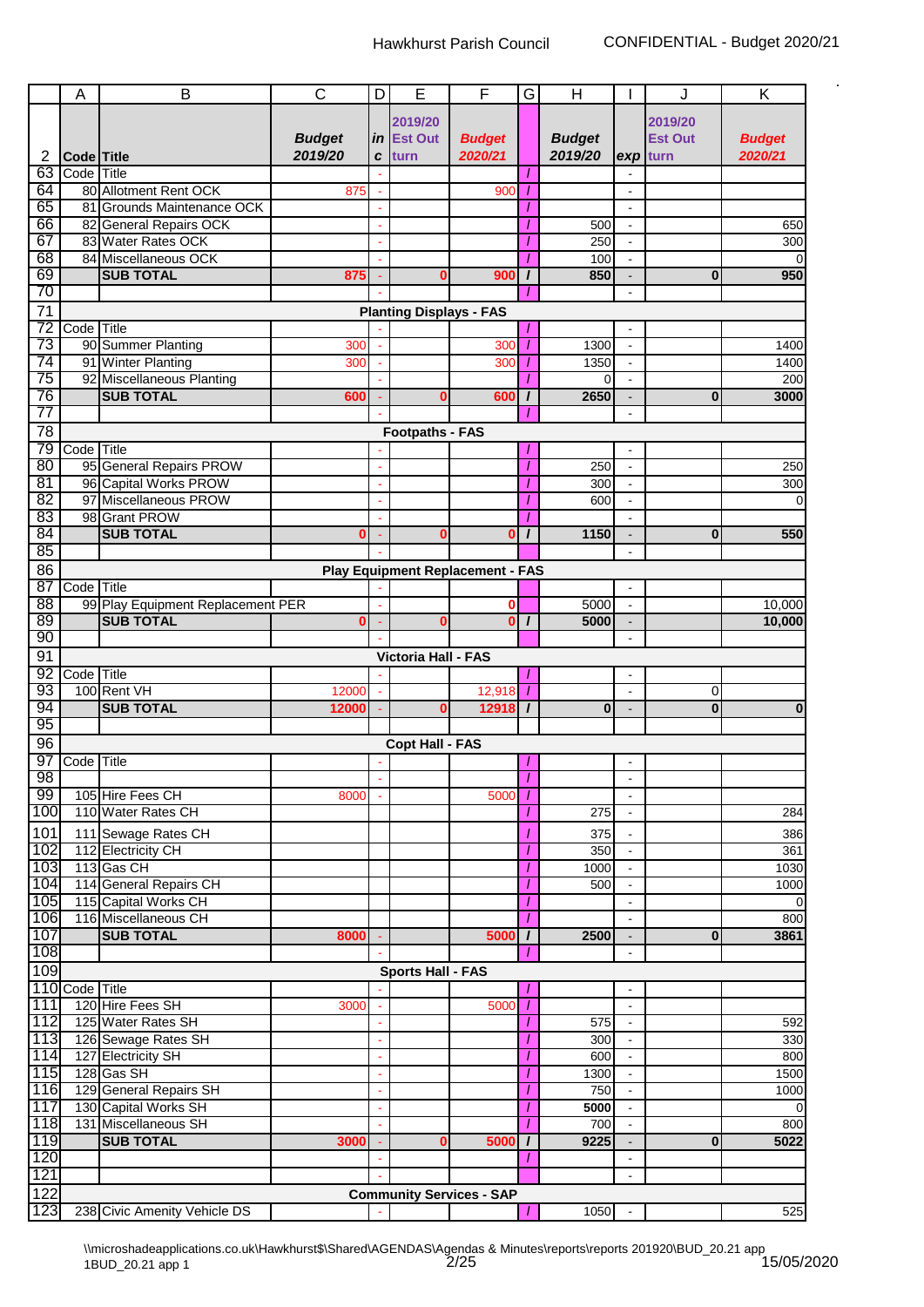|     | A                 | B                               | $\mathsf{C}$             | D                     | Е                            | F                                 | G            | H                        |                          | J              | Κ              |
|-----|-------------------|---------------------------------|--------------------------|-----------------------|------------------------------|-----------------------------------|--------------|--------------------------|--------------------------|----------------|----------------|
|     |                   |                                 |                          |                       |                              |                                   |              |                          |                          |                |                |
|     |                   |                                 |                          |                       | 2019/20                      |                                   |              |                          |                          | 2019/20        |                |
|     |                   |                                 | <b>Budget</b><br>2019/20 |                       | in Est Out                   | <b>Budget</b>                     |              | <b>Budget</b><br>2019/20 |                          | <b>Est Out</b> | <b>Budget</b>  |
| 2   | <b>Code</b> Title | Remembrance Sun St              |                          | C                     | turn                         | 2020/21                           |              |                          | exp turn                 |                | 2020/21        |
|     |                   |                                 |                          |                       |                              |                                   |              |                          |                          |                |                |
| 124 |                   | 240 closures DS                 |                          |                       |                              |                                   |              | 1000                     |                          |                | 1000           |
| 125 |                   | Zebra crossing                  |                          |                       |                              |                                   |              | 0                        |                          |                | 0              |
| 126 |                   | A229 reclassification           |                          |                       |                              |                                   |              | $\Omega$                 |                          |                | $\Omega$       |
| 127 |                   | <b>SID</b>                      |                          |                       |                              |                                   |              | 6500                     |                          |                |                |
| 128 |                   | <b>SUB TOTAL</b>                | 0                        |                       | ſ                            | 0                                 | $\prime$     | 8550                     |                          |                | 1525           |
| 129 |                   |                                 |                          |                       |                              |                                   |              |                          | ÷.                       |                |                |
| 130 |                   |                                 |                          |                       | <b>Street Lighting - FAS</b> |                                   |              |                          |                          |                |                |
| 131 | Code Title        |                                 |                          |                       |                              |                                   |              |                          |                          |                |                |
| 132 |                   | 133 Electricity Saving LED SL   | 1650                     |                       |                              | 0                                 |              | 1650                     |                          |                | 0              |
|     |                   | Maintenance Contract            |                          |                       |                              |                                   |              |                          |                          |                |                |
| 133 |                   | 134 Saving LED SL               | 3000                     |                       |                              | 0                                 |              | 3000                     |                          |                |                |
| 134 |                   | 135 Electricity SL              |                          |                       |                              |                                   |              | 2800                     | L.                       |                | 2,800          |
| 135 |                   | 136 Maintenance Contract SL     |                          |                       |                              |                                   |              | 6800                     | $\blacksquare$           |                | 6000           |
| 136 |                   | 137 General Repairs SL          |                          |                       |                              |                                   |              | 1500                     | $\overline{\phantom{a}}$ |                | 700            |
| 137 |                   | 138 Capital Works SL            |                          |                       |                              |                                   |              | 0                        |                          |                | $\Omega$       |
| 138 |                   | 139 Miscellaneous SL            |                          |                       |                              |                                   |              |                          |                          |                |                |
| 139 |                   | <b>SUB TOTAL</b>                | 4650                     |                       | C                            | 0                                 | $\prime$     | 15750                    |                          |                | 9500           |
| 140 |                   |                                 |                          |                       |                              |                                   |              |                          | $\blacksquare$           |                |                |
| 141 |                   |                                 |                          |                       | <b>Administration - SAP</b>  |                                   |              |                          |                          |                |                |
| 142 | Code Title        |                                 |                          |                       |                              |                                   |              |                          | L.                       |                |                |
| 143 |                   | 145 Wages ADM                   |                          |                       |                              |                                   |              | 53635                    | $\blacksquare$           |                | 62500          |
| 144 |                   | 146 Tax ADM                     |                          |                       |                              |                                   |              | 5372                     | $\overline{\phantom{a}}$ |                | 4200           |
| 145 |                   | 147 NI Staff ADM                |                          |                       |                              |                                   |              | 4410                     | ä,                       |                | 3684           |
| 146 |                   | 148 NI HPC ADM                  |                          |                       |                              |                                   |              | 2689                     | $\blacksquare$           |                | 4465           |
| 147 |                   | 149 Pension Staff ADM           |                          |                       |                              |                                   |              | 2587                     | $\blacksquare$           |                | 3040           |
| 148 |                   | 150 Pension HPC ADM             |                          |                       |                              |                                   |              | 2587                     | $\blacksquare$           |                | 3040           |
| 149 |                   | 171 Pension Deficit             |                          |                       |                              |                                   |              | 5000                     |                          |                | $\Omega$       |
| 150 |                   | 151 Stationery ADM              |                          |                       |                              |                                   |              | 500                      | $\overline{\phantom{a}}$ |                | 800            |
| 151 |                   | 152 Telephone ADM               |                          |                       |                              |                                   |              | 1200                     |                          |                | 1200           |
| 152 |                   | 153 Clerk's Expenses ADM        |                          |                       |                              |                                   |              | 100                      | $\overline{a}$           |                | 100            |
| 153 |                   | 154 Councillor's Expenses ADM   |                          |                       |                              |                                   |              | 100                      | $\blacksquare$           |                | 100            |
| 154 |                   | 155 Chairman's Expenses ADM     |                          |                       |                              |                                   | 1            | 100                      | $\overline{\phantom{a}}$ |                | 100            |
| 155 |                   | 156 Social events               |                          |                       |                              |                                   |              | 75                       |                          |                | 0              |
|     |                   |                                 |                          |                       |                              |                                   |              |                          |                          |                |                |
|     |                   |                                 |                          |                       |                              |                                   |              |                          |                          |                |                |
|     |                   |                                 |                          |                       |                              |                                   |              |                          |                          |                |                |
| 156 |                   | 157 Election Costs ADM          |                          |                       |                              |                                   |              | $\overline{0}$           |                          |                | 2700           |
| 157 |                   | 158 Postage ADM                 |                          | $\tilde{\phantom{a}}$ |                              |                                   | 7            | 400                      | $\blacksquare$           |                | 400            |
| 158 |                   | 159 Bank Charges ADM            |                          |                       |                              |                                   |              | 100                      | $\blacksquare$           |                | 100            |
| 159 |                   | 160 General Repairs ADM         |                          |                       |                              |                                   |              | 100                      | $\blacksquare$           |                | 100            |
| 160 |                   | 162 GDPR                        |                          |                       |                              |                                   |              | 1000                     |                          |                | 1000           |
| 161 |                   | 163 Capital Items ADM           |                          |                       |                              |                                   |              | 4000                     | ä,                       |                | 2000           |
| 162 |                   | 164 Subscriptions ADM           |                          |                       |                              |                                   |              | 1700                     | $\overline{\phantom{a}}$ |                | 2000           |
| 163 |                   | 165 Fees ADM                    | 0                        |                       |                              | C                                 | 1            | 2000                     |                          |                | 2500           |
| 164 |                   | 166 Advertising ADM             |                          | ä,                    |                              |                                   |              | 300                      | $\overline{\phantom{a}}$ |                | 2000           |
| 165 |                   | 167 Travel costs                |                          |                       |                              |                                   |              | 500                      |                          |                | $\Omega$       |
| 166 |                   | 168 VAT Refund ADM              |                          |                       |                              |                                   |              |                          |                          |                |                |
| 167 |                   | 169 Computer Systems ADM        |                          | ÷.                    |                              |                                   |              | 1450                     | $\blacksquare$           |                | 1500           |
| 168 |                   | 170 Training                    |                          | ÷.                    |                              |                                   | 7            | 1000                     | $\blacksquare$           |                | 1000           |
| 169 |                   | 242 Village Appraisal           |                          |                       |                              |                                   | I            |                          | $\blacksquare$           |                | $\overline{0}$ |
| 170 |                   | General maintenance fund        |                          |                       |                              |                                   | T            |                          |                          |                | 1000           |
| 171 |                   | <b>SUB TOTAL</b>                | 0                        |                       | 0                            | $\mathbf 0$                       | $\mathbf{I}$ | 90905                    |                          | $\bf{0}$       | 99529          |
| 172 |                   |                                 |                          |                       |                              |                                   |              |                          | $\blacksquare$           |                |                |
| 173 |                   |                                 |                          |                       |                              |                                   |              |                          |                          |                |                |
|     |                   |                                 |                          |                       | <b>Precept - SAP</b>         |                                   |              |                          |                          |                |                |
| 175 | 174 Code Title    |                                 |                          |                       |                              |                                   |              |                          | $\blacksquare$           |                |                |
| 176 |                   | 175 Precept<br><b>SUB TOTAL</b> | O                        | ÷,                    |                              |                                   | $\prime$     |                          | $\blacksquare$           |                |                |
|     |                   |                                 | $\bf{0}$                 |                       | 0                            | $\bf{0}$                          | $\prime$     | $\bf{0}$                 | $\blacksquare$           | $\bf{0}$       | 0              |
| 177 |                   |                                 |                          |                       |                              |                                   |              |                          | $\blacksquare$           |                |                |
| 178 |                   |                                 |                          |                       |                              | <b>Information Services - SAP</b> |              |                          |                          |                |                |
|     | 179 Code Title    |                                 |                          |                       |                              |                                   |              |                          | $\blacksquare$           |                |                |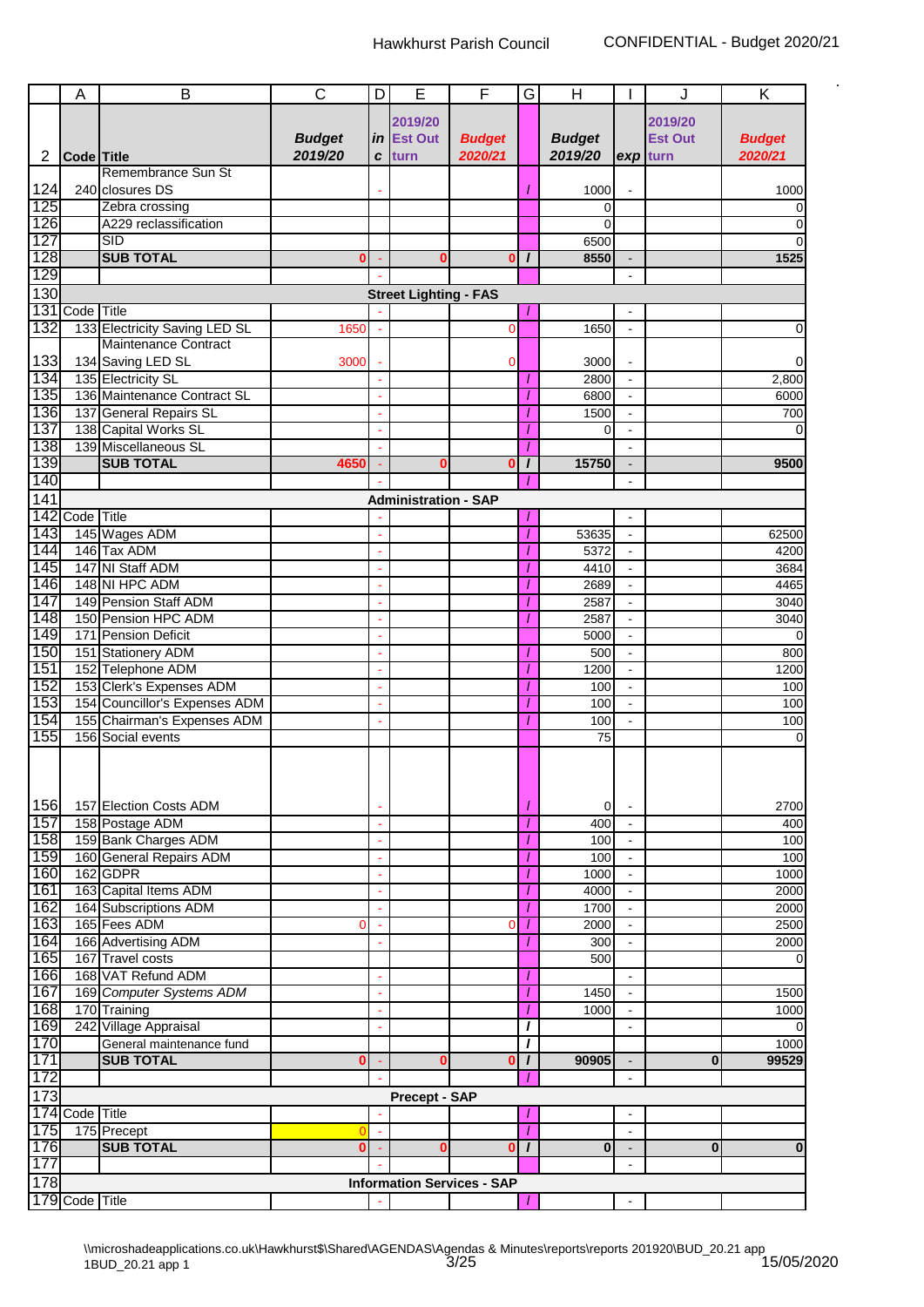|                  | А              | B                                     | $\overline{C}$ | D  | E                          | F                                             | G        | H             |                          | J              | Κ               |
|------------------|----------------|---------------------------------------|----------------|----|----------------------------|-----------------------------------------------|----------|---------------|--------------------------|----------------|-----------------|
|                  |                |                                       |                |    |                            |                                               |          |               |                          |                |                 |
|                  |                |                                       |                |    | 2019/20                    |                                               |          |               |                          | 2019/20        |                 |
|                  |                |                                       | <b>Budget</b>  | in | <b>Est Out</b>             | <b>Budget</b>                                 |          | <b>Budget</b> |                          | <b>Est Out</b> | <b>Budget</b>   |
| 2                | Code Title     |                                       | 2019/20        | C  | turn                       | 2020/21                                       |          | 2019/20       | exp turn                 |                | 2020/21         |
| 180              |                | 180 Project                           |                |    |                            |                                               |          | $\Omega$      |                          |                |                 |
| 181              |                | Website maintenance                   |                |    |                            |                                               |          |               | $\blacksquare$           |                | 1,000           |
| 182              |                | <b>SUB TOTAL</b>                      | 0              |    | C                          | 0                                             | $\prime$ | $\bf{0}$      | $\overline{a}$           | $\bf{0}$       | 1000            |
| 183              |                |                                       |                |    |                            |                                               |          |               |                          |                |                 |
| 184              |                |                                       |                |    | <b>Bank Interest - SAP</b> |                                               |          |               |                          |                |                 |
|                  | 185 Code Title |                                       |                |    |                            |                                               |          |               |                          |                |                 |
| 186              |                | 185 Lloyds Res 2                      | 30             |    |                            | 30                                            |          |               | ä,                       |                |                 |
| 187              |                | 186 Cambridge & Counties              | 1300           |    |                            | 800                                           |          |               | $\blacksquare$           |                |                 |
| 188              |                | 187 Cambridge Building Society        | 100            |    |                            | 100                                           |          |               | $\blacksquare$           |                |                 |
| 189              |                | <b>SUB TOTAL</b>                      | 1430           |    | 0                          | 930                                           | $\prime$ | $\bf{0}$      | $\overline{\phantom{0}}$ | $\bf{0}$       | $\bf{0}$        |
| 190              |                |                                       |                |    |                            |                                               |          |               | $\blacksquare$           |                |                 |
| 191              |                |                                       |                |    |                            | <b>Insurance Premiums - SAP</b>               |          |               |                          |                |                 |
|                  | 192 Code Title |                                       |                |    |                            |                                               |          |               | $\blacksquare$           |                |                 |
| 193              |                | <b>Community Centre INS</b>           |                |    |                            |                                               |          | $\Omega$      |                          |                |                 |
| 194              |                | 190 Victoria Hall INS                 |                |    |                            |                                               |          |               |                          |                |                 |
| 195              |                | 191 Copt Hall INS                     |                |    |                            |                                               |          | 500           | L,                       |                | 500             |
| 196              |                | 192 Cemetery Shed INS                 |                |    |                            |                                               |          | 220           | $\overline{\phantom{a}}$ |                | 220             |
| 197              |                | 193 Shelters & Benches INS            |                |    |                            |                                               |          | 235           |                          |                | 235             |
| 198              |                | 194 Office Equipment INS              |                |    |                            |                                               |          | 50            |                          |                | 50              |
| 199              |                |                                       |                |    |                            |                                               |          |               |                          |                |                 |
|                  |                | 195 Public & Other Liabilities INS    |                |    |                            |                                               |          | 1300          | $\blacksquare$           |                | 1300            |
| 200              |                | 196 Sports Hall & Garages INS         |                |    |                            |                                               |          | 700           |                          |                | 700             |
| 201              |                | <b>SUB TOTAL</b>                      | 0              |    | 0                          | 0                                             | I        | 3005          |                          | $\bf{0}$       | 3005            |
| 202              |                |                                       |                |    |                            |                                               |          |               | ä,                       |                |                 |
| $\overline{203}$ |                |                                       |                |    | <b>Youth Funding</b>       |                                               |          |               |                          |                |                 |
|                  | 204 Code Title |                                       |                |    |                            |                                               |          |               | $\blacksquare$           |                |                 |
| 205              |                | 201 Youth Grant YTH                   |                |    |                            |                                               |          | 1500          |                          |                | $\Omega$        |
| 206              |                | <b>SUB TOTAL</b>                      | 0              |    | 0                          | 0                                             | $\prime$ | 1500          |                          | $\bf{0}$       | $\mathbf{0}$    |
| 207              |                |                                       |                |    |                            |                                               |          |               | $\blacksquare$           |                |                 |
| 208              |                |                                       |                |    | Section 137 - SAP          |                                               |          |               |                          |                |                 |
|                  | 209 Code Title |                                       |                |    |                            |                                               |          |               | $\blacksquare$           |                |                 |
| 210              |                | 205 S137 Payments                     |                |    |                            |                                               | 7        | 1500          | $\blacksquare$           |                | 5000            |
| 211              |                | <b>SUB TOTAL</b>                      | 0              |    | ŋ                          | $\bf{0}$                                      | $\prime$ | 1500          |                          | $\bf{0}$       | 5000            |
| 212              |                |                                       |                |    |                            |                                               |          |               |                          |                |                 |
| 213              |                |                                       |                |    | Parish Office - SAP        |                                               |          |               |                          |                |                 |
|                  | 214 Code Title |                                       |                |    |                            |                                               |          |               |                          |                |                 |
|                  |                | 215 210 Office Rent OFF               |                |    |                            |                                               |          | 4934          |                          |                | 5182            |
| 216              |                | 211 Business Rates OFF                |                |    |                            |                                               |          | 1285          |                          |                | $\Omega$        |
| 217              |                | 212 Landlords Insurance OFF           |                |    |                            |                                               |          | 500           |                          |                | 500             |
| 218              |                | 213 Electricity OFF                   |                |    |                            |                                               |          | 1350          |                          |                | 1400            |
| 219              |                | 214 Water Rates OFF                   |                |    |                            |                                               |          | 70            |                          |                | 90 <sub>0</sub> |
| 220              |                | 215 Sewage Rates OFF                  |                |    |                            |                                               |          | 175           |                          |                |                 |
| 221              |                | 216 Photo Copier Rent OFF             |                |    |                            |                                               |          |               | $\overline{a}$           |                | 200             |
|                  |                |                                       |                |    |                            |                                               |          | 550           |                          |                | 575             |
| 222              |                | 217 General Repairs OFF               |                |    |                            |                                               |          | 750           |                          |                | 750             |
| 223              |                | <b>SUB TOTAL</b>                      | 0              |    | C                          | O                                             | $\prime$ | 9614          |                          | $\bf{0}$       | 8697            |
| 224              |                |                                       |                |    |                            |                                               |          |               |                          |                |                 |
| 225              |                |                                       |                |    |                            | <b>New Community Centre project - Council</b> |          |               |                          |                |                 |
|                  | 226 Code Title |                                       |                |    |                            |                                               |          |               |                          |                |                 |
| 227              |                | <b>Consultant Fees NCC</b>            |                |    |                            |                                               |          | $\Omega$      |                          | 0              |                 |
| 228              |                | <b>Project Management NCC</b>         |                |    |                            |                                               |          |               |                          |                |                 |
| 229              |                | Legal Fees NCC                        |                |    |                            |                                               |          | 0             |                          |                |                 |
| 230              |                | <b>SUB TOTAL</b>                      | Ω              |    | ſ                          | C                                             |          | $\bf{0}$      |                          | 0              |                 |
| 231              |                |                                       |                |    |                            |                                               |          |               |                          |                |                 |
| 232              |                |                                       |                |    |                            | <b>Car Parking Services - SAP</b>             |          |               |                          |                |                 |
|                  | 233 Code Title |                                       |                |    |                            |                                               |          |               |                          |                |                 |
| 234              |                | 235 Fowlers Car Park rental           |                |    |                            |                                               |          | 1000          |                          | 0              | 1000            |
| $\sqrt{235}$     |                | 236 Fowlers Car Park Insurance        |                |    |                            |                                               |          | $\Omega$      | $\mathbf{r}$             | 0              | $\Omega$        |
| 236              |                | 237 Fowlers Car Park Business rates   |                |    |                            |                                               |          | 1100          |                          | 0              | 1100            |
| 237              |                | 239 Fowlers Car Park Maintenance Fund |                |    |                            |                                               |          | 1500          |                          |                | 1500            |
| 238              |                | 241 Car Park Maintenance costs        |                |    |                            |                                               |          | 1500          |                          | 0              | 1500            |
| 239              |                | <b>SUB TOTAL</b>                      | 0              |    | C                          | 0                                             | $\prime$ | 5100          |                          | $\bf{0}$       | 5100            |
| 240              |                |                                       |                |    |                            |                                               |          |               |                          |                |                 |
|                  |                |                                       |                |    |                            |                                               |          |               |                          |                |                 |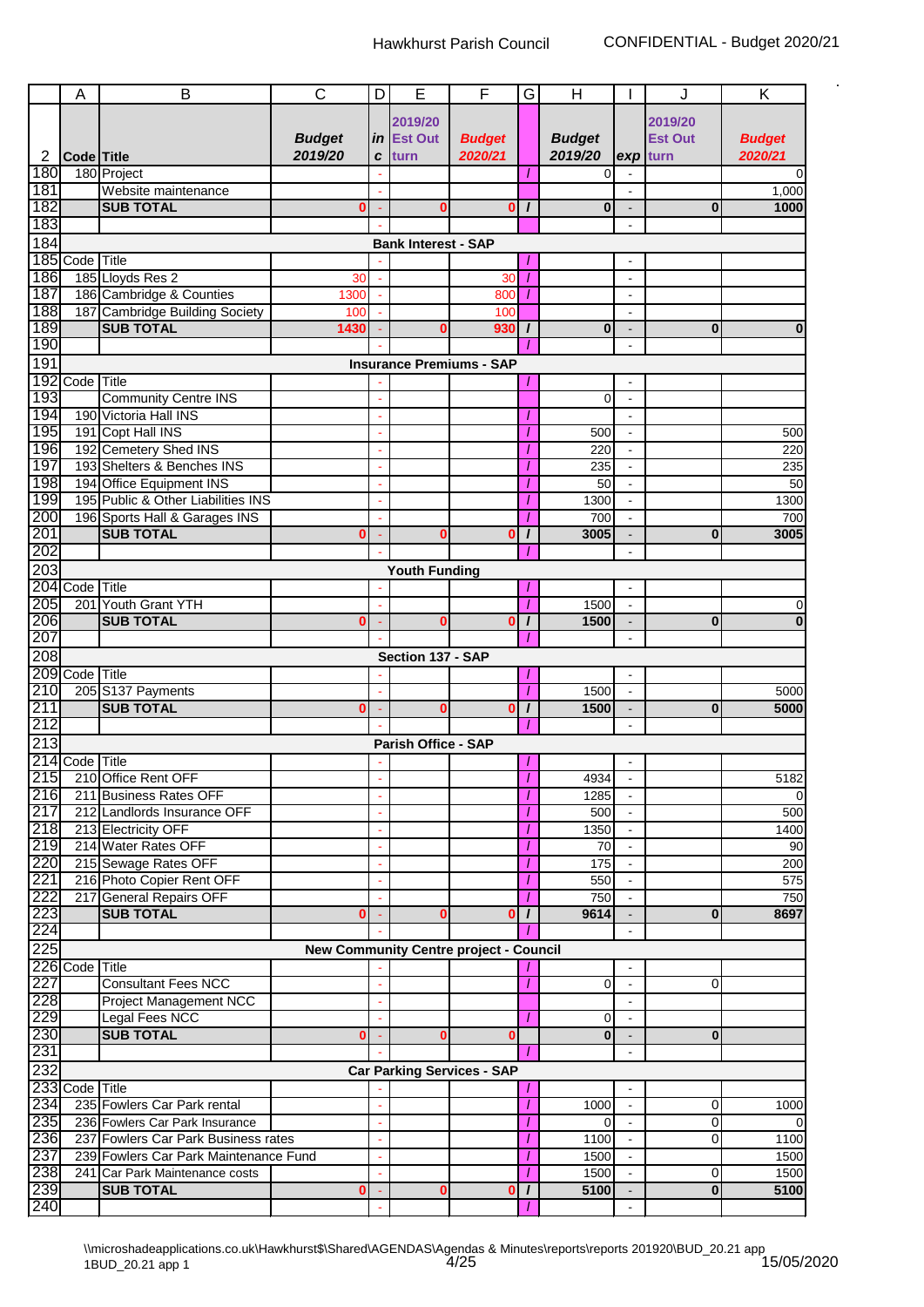|                  | A          | B                            | $\overline{\text{c}}$    | D | E                         | F                               | G        | $\overline{H}$           |                       | J.                  | Κ                        |
|------------------|------------|------------------------------|--------------------------|---|---------------------------|---------------------------------|----------|--------------------------|-----------------------|---------------------|--------------------------|
|                  |            |                              |                          |   | 2019/20                   |                                 |          |                          |                       | 2019/20             |                          |
|                  |            |                              | <b>Budget</b>            |   | <i>in</i> Est Out         | <b>Budget</b>                   |          | <b>Budget</b>            |                       | <b>Est Out</b>      | <b>Budget</b>            |
| 2                | Code Title |                              | 2019/20                  | C | turn                      | 2020/21                         |          | 2019/20                  | exp                   | turn                | 2020/21                  |
| 241              |            |                              |                          |   |                           | Parish Basic Allowance - SAP    |          |                          |                       |                     |                          |
|                  | 242 Code   | Title                        |                          |   |                           |                                 |          |                          |                       |                     |                          |
| 243              |            | 245 Parish Basic Allowance   | 0                        |   |                           | $\Omega$                        | 7        | 660                      |                       |                     | 4300                     |
| 244              |            | <b>SUB TOTAL</b>             | Ō                        |   | 0                         | $\bf{0}$                        | $\prime$ | 660                      | $\blacksquare$        | $\mathbf{0}$        | 4300                     |
| 245              |            |                              |                          |   |                           |                                 |          |                          | $\sim$                |                     |                          |
| 246              |            |                              |                          |   |                           | NDP & planning - PAG / COUNCIL  |          |                          |                       |                     |                          |
| 247              | Code       | Title                        |                          |   |                           |                                 |          |                          |                       |                     |                          |
| 248              |            | 254 Consultancy Fees NDP     |                          |   |                           |                                 |          | $\bf{0}$                 | $\blacksquare$        |                     | 5000                     |
| 249              |            | 255 Printing Costs NDP       |                          |   |                           |                                 |          | 600                      | $\sim$                |                     | $\mathbf 0$              |
| 250              |            | 256 Exhibition Costs NDP     |                          |   |                           |                                 |          | 300                      |                       |                     | $\pmb{0}$                |
| 251              | 257        | <b>Professional Fees NDP</b> |                          |   |                           |                                 |          | 100                      | $\blacksquare$        |                     | $\pmb{0}$                |
| 252              |            | 258 Legal Fees NDP           |                          |   |                           |                                 |          | $\bf{0}$                 | $\tilde{\phantom{a}}$ |                     | $\mathbf 0$              |
| 253              |            | <b>SUB TOTAL</b>             | 0                        |   |                           | 0                               |          | 1000                     |                       | $\bf{0}$            | 5000                     |
| 254              |            |                              |                          |   |                           |                                 |          |                          |                       |                     |                          |
| 255              |            |                              |                          |   | <b>Tree Policy FAS</b>    |                                 |          |                          |                       |                     |                          |
| 256              |            | <b>Tree Policy</b>           |                          |   |                           |                                 |          | 1000                     |                       |                     | 2000                     |
| 257              |            | <b>SUB TOTAL</b>             |                          |   |                           | $\bf{0}$                        |          | 1000                     |                       |                     | 2000                     |
| 258              |            |                              |                          |   |                           |                                 |          |                          |                       |                     |                          |
| 259              |            |                              |                          |   | <b>Village Fund - SAP</b> |                                 |          |                          |                       |                     |                          |
| 260              |            | <b>Village Fund</b>          | 0                        |   |                           | $\mathbf 0$                     |          | $\overline{0}$           |                       |                     | 30,000                   |
| 261              |            | <b>SUBTOTAL</b>              | $\overline{0}$           |   |                           | $\mathbf{0}$                    |          | $\mathbf{0}$             |                       |                     | 30,000                   |
| 262              |            |                              |                          |   |                           |                                 |          |                          |                       |                     |                          |
| 263              |            |                              |                          |   |                           | <b>Historic Hawkhurst - SAP</b> |          |                          |                       |                     |                          |
| 264              |            | Historic Hawkhurst           | 0                        |   |                           |                                 |          | $\overline{0}$           |                       |                     | 3,000                    |
| 265              |            | <b>SUB TOTAL</b>             | Ō                        |   |                           | $\Omega$                        |          | $\mathbf 0$              |                       |                     | 3,000                    |
| 266              |            |                              |                          |   |                           |                                 |          |                          |                       |                     |                          |
| 267              |            | <b>War Memorial</b>          |                          |   |                           |                                 |          | 1000                     |                       |                     | 1000                     |
| 268              |            | <b>SUB TOTAL</b>             |                          |   |                           | $\Omega$                        |          | 1000                     |                       |                     | 1000                     |
| 269              |            |                              |                          |   |                           |                                 |          |                          |                       |                     |                          |
| 270              |            | <b>Base Budget</b>           | 35,019<br>£              |   | £<br>$\blacksquare$       | 32,668<br>£                     |          | £ 184,284                |                       | £<br>$\blacksquare$ | 222,634<br>£             |
| 271              |            |                              |                          |   |                           |                                 |          |                          |                       |                     |                          |
| 272              |            |                              |                          |   | <b>SUMMARY</b>            |                                 |          |                          |                       |                     |                          |
| 273              |            |                              |                          |   |                           |                                 |          |                          |                       |                     |                          |
| 274              |            |                              | <b>Budget</b><br>2019/20 |   |                           | <b>Budget</b><br>2020/21        |          | <b>Budget</b><br>2019/20 |                       |                     | <b>Budget</b><br>2020/21 |
|                  |            |                              |                          |   |                           |                                 |          |                          |                       |                     |                          |
| $\overline{275}$ |            | <b>Budget income</b>         | 35019                    |   |                           | 32668                           |          | 184284                   |                       |                     | 222,634                  |
| 276              |            | <b>Budget expenditure</b>    | 184284                   |   |                           | 222634                          |          |                          |                       |                     |                          |
| 277              |            | $Precept = Exp - Inc$        | 149265                   |   |                           | 189966                          |          |                          |                       |                     |                          |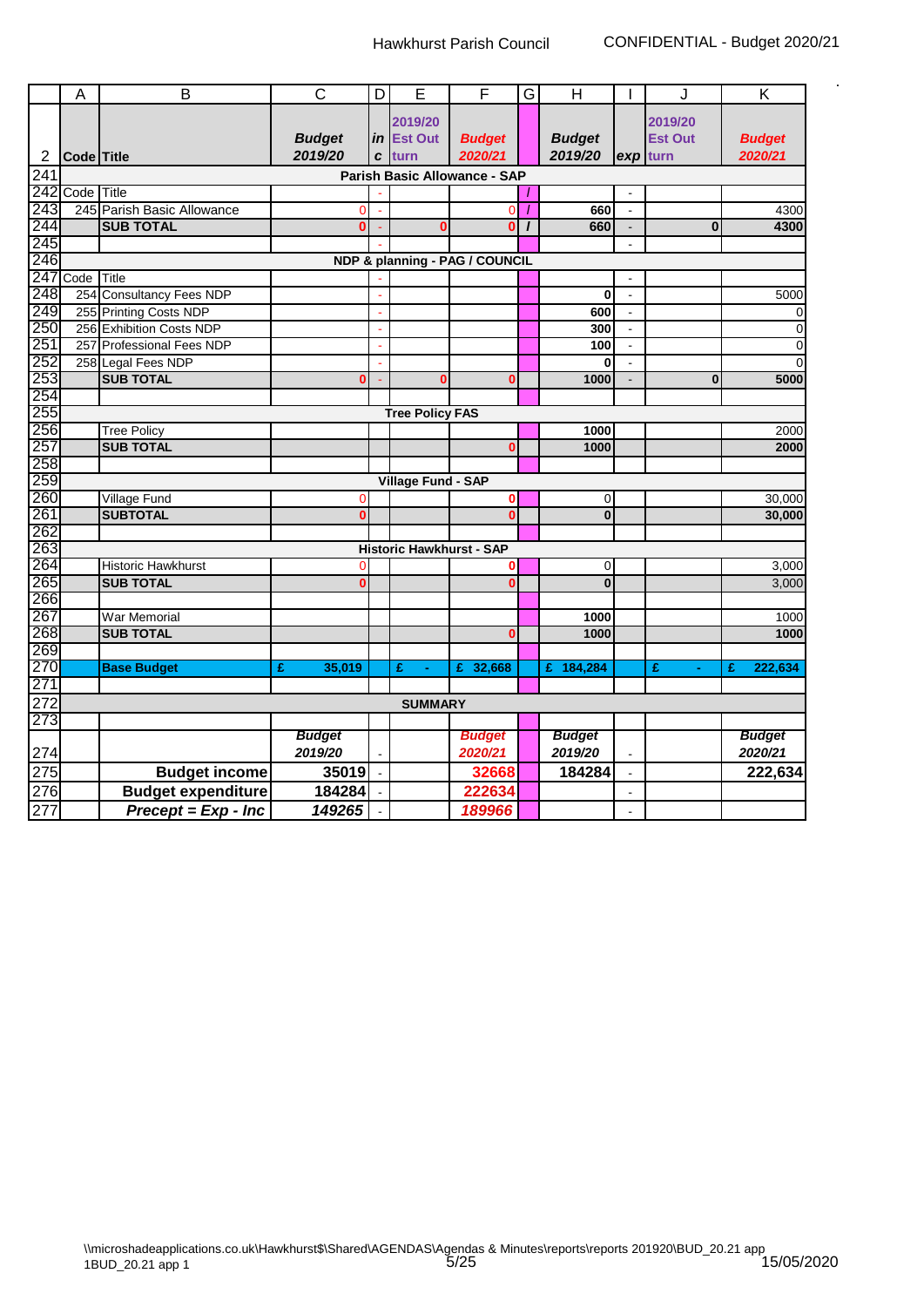|                                                                 | $\overline{L}$ | M | $\overline{N}$ | $\overline{O}$ | $\overline{P}$ | $\overline{Q}$ | $\overline{R}$ |
|-----------------------------------------------------------------|----------------|---|----------------|----------------|----------------|----------------|----------------|
| $\overline{1}$                                                  |                |   |                |                |                |                |                |
|                                                                 |                |   |                |                |                |                |                |
|                                                                 |                |   |                |                |                |                |                |
|                                                                 |                |   |                |                |                |                |                |
| $\sqrt{2}$                                                      |                |   |                |                |                |                |                |
| $\overline{3}$                                                  |                |   |                |                |                |                |                |
| $\overline{4}$                                                  |                |   |                |                |                |                |                |
| $\overline{5}$                                                  |                |   |                |                |                |                |                |
| 6                                                               |                |   |                |                |                |                |                |
| 7                                                               |                |   |                |                |                |                |                |
| $\overline{8}$                                                  |                |   |                |                |                |                |                |
| $\overline{9}$                                                  |                |   |                |                |                |                |                |
| 10                                                              |                |   |                |                |                |                |                |
| 11                                                              |                |   |                |                |                |                |                |
| $\frac{12}{13}$                                                 |                |   |                |                |                |                |                |
|                                                                 |                |   |                |                |                |                |                |
| 14                                                              |                |   |                |                |                |                |                |
| 15                                                              |                |   |                |                |                |                |                |
| $\overline{16}$                                                 |                |   |                |                |                |                |                |
| 17                                                              |                |   |                |                |                |                |                |
| 18                                                              |                |   |                |                |                |                |                |
| $\frac{19}{20}$                                                 |                |   |                |                |                |                |                |
|                                                                 |                |   |                |                |                |                |                |
|                                                                 |                |   |                |                |                |                |                |
| $\frac{21}{22}$<br>$\frac{22}{23}$                              |                |   |                |                |                |                |                |
|                                                                 |                |   |                |                |                |                |                |
|                                                                 |                |   |                |                |                |                |                |
|                                                                 |                |   |                |                |                |                |                |
| $\frac{24}{25}$ $\frac{25}{26}$ $\frac{27}{28}$ $\frac{28}{29}$ |                |   |                |                |                |                |                |
|                                                                 |                |   |                |                |                |                |                |
|                                                                 |                |   |                |                |                |                |                |
|                                                                 |                |   |                |                |                |                |                |
| $\overline{30}$                                                 |                |   |                |                |                |                |                |
| $\overline{31}$                                                 |                |   |                |                |                |                |                |
| $\frac{32}{33}$                                                 |                |   |                |                |                |                |                |
|                                                                 |                |   |                |                |                |                |                |
|                                                                 |                |   |                |                |                |                |                |
|                                                                 |                |   |                |                |                |                |                |
| $\frac{34}{35}$<br>$\frac{35}{36}$<br>$\frac{37}{38}$           |                |   |                |                |                |                |                |
|                                                                 |                |   |                |                |                |                |                |
|                                                                 |                |   |                |                |                |                |                |
| $\frac{39}{ }$                                                  |                |   |                |                |                |                |                |
| 40                                                              |                |   |                |                |                |                |                |
| 41                                                              |                |   |                |                |                |                |                |
| 42                                                              |                |   |                |                |                |                |                |
| 43                                                              |                |   |                |                |                |                |                |
| $\frac{44}{45}$                                                 |                |   |                |                |                |                |                |
|                                                                 |                |   |                |                |                |                |                |
| 46                                                              |                |   |                |                |                |                |                |
| 47                                                              |                |   |                |                |                |                |                |
| 48                                                              |                |   |                |                |                |                |                |
| 49                                                              |                |   |                |                |                |                |                |
| 50                                                              |                |   |                |                |                |                |                |
| 51                                                              |                |   |                |                |                |                |                |
| 52                                                              |                |   |                |                |                |                |                |
| 53                                                              |                |   |                |                |                |                |                |
| $\frac{54}{55}$                                                 |                |   |                |                |                |                |                |
|                                                                 |                |   |                |                |                |                |                |
| 56                                                              |                |   |                |                |                |                |                |
| 57                                                              |                |   |                |                |                |                |                |
| $\frac{58}{59}$                                                 |                |   |                |                |                |                |                |
|                                                                 |                |   |                |                |                |                |                |
| 60                                                              |                |   |                |                |                |                |                |
| 61                                                              |                |   |                |                |                |                |                |
| 62                                                              |                |   |                |                |                |                |                |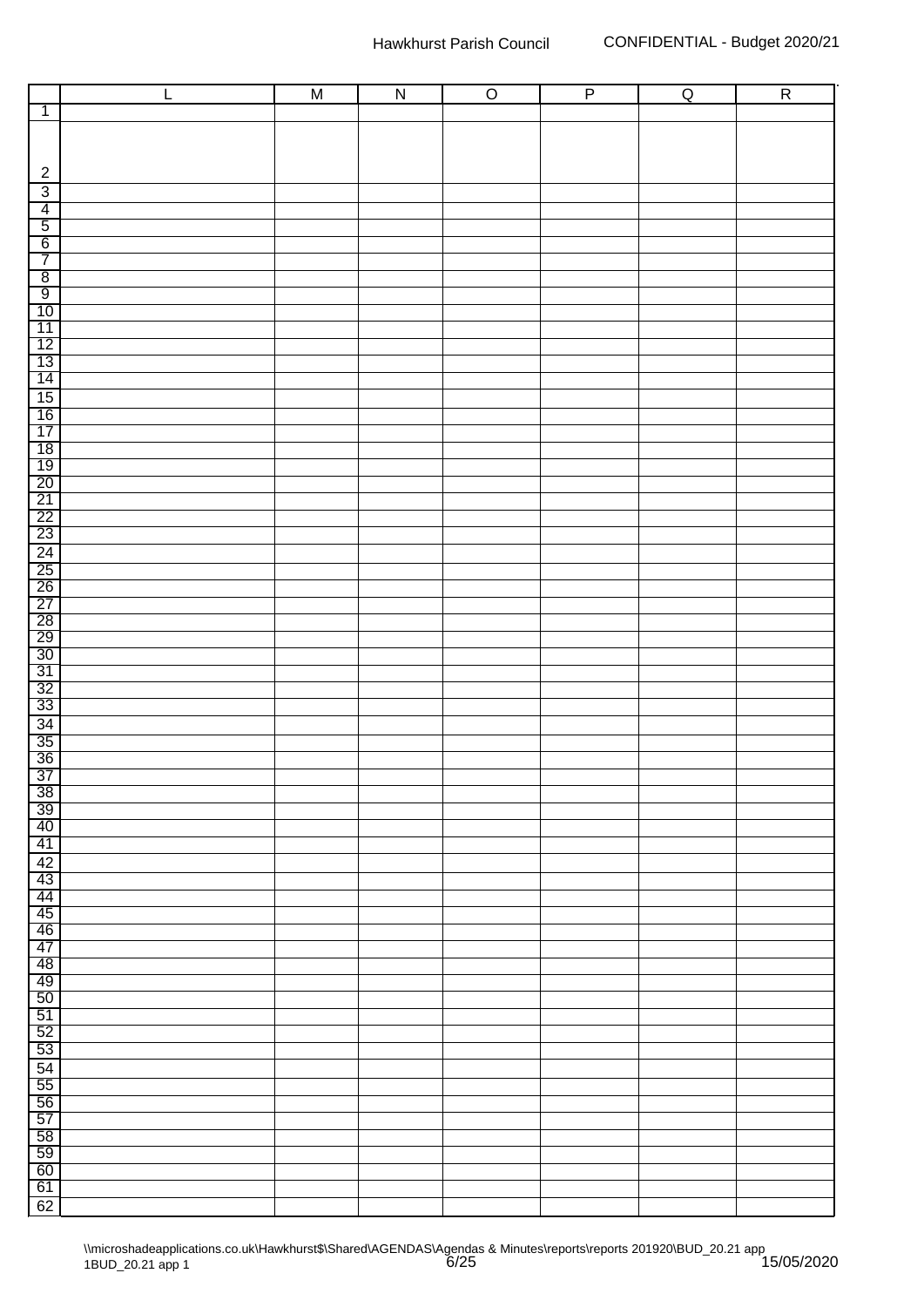|                                                                                         | L | $\overline{M}$ | $\overline{N}$ | $\overline{O}$ | $\overline{P}$ | $\overline{Q}$ | $\overline{R}$ |
|-----------------------------------------------------------------------------------------|---|----------------|----------------|----------------|----------------|----------------|----------------|
|                                                                                         |   |                |                |                |                |                |                |
|                                                                                         |   |                |                |                |                |                |                |
|                                                                                         |   |                |                |                |                |                |                |
| $\frac{2}{63}$                                                                          |   |                |                |                |                |                |                |
| 64                                                                                      |   |                |                |                |                |                |                |
|                                                                                         |   |                |                |                |                |                |                |
| $\frac{65}{66}$                                                                         |   |                |                |                |                |                |                |
|                                                                                         |   |                |                |                |                |                |                |
|                                                                                         |   |                |                |                |                |                |                |
|                                                                                         |   |                |                |                |                |                |                |
|                                                                                         |   |                |                |                |                |                |                |
|                                                                                         |   |                |                |                |                |                |                |
|                                                                                         |   |                |                |                |                |                |                |
|                                                                                         |   |                |                |                |                |                |                |
|                                                                                         |   |                |                |                |                |                |                |
|                                                                                         |   |                |                |                |                |                |                |
| 68<br>69<br>70<br>71<br>72<br>73<br>74<br>75<br>76<br>77                                |   |                |                |                |                |                |                |
| $\frac{78}{79}$<br>$\frac{79}{80}$<br>$\frac{81}{10}$                                   |   |                |                |                |                |                |                |
|                                                                                         |   |                |                |                |                |                |                |
|                                                                                         |   |                |                |                |                |                |                |
|                                                                                         |   |                |                |                |                |                |                |
|                                                                                         |   |                |                |                |                |                |                |
| $\begin{array}{r} 82 \\ 83 \\ 84 \\ \hline 85 \\ 86 \\ \hline 87 \\ \hline \end{array}$ |   |                |                |                |                |                |                |
|                                                                                         |   |                |                |                |                |                |                |
|                                                                                         |   |                |                |                |                |                |                |
|                                                                                         |   |                |                |                |                |                |                |
| $\begin{array}{c}\n 88 \\  89\n\end{array}$                                             |   |                |                |                |                |                |                |
|                                                                                         |   |                |                |                |                |                |                |
| 90                                                                                      |   |                |                |                |                |                |                |
| $\overline{91}$                                                                         |   |                |                |                |                |                |                |
| $\frac{92}{93}$                                                                         |   |                |                |                |                |                |                |
|                                                                                         |   |                |                |                |                |                |                |
| $\frac{94}{95}$                                                                         |   |                |                |                |                |                |                |
|                                                                                         |   |                |                |                |                |                |                |
| $\frac{96}{97}$                                                                         |   |                |                |                |                |                |                |
|                                                                                         |   |                |                |                |                |                |                |
| $\frac{98}{99}$                                                                         |   |                |                |                |                |                |                |
| 100                                                                                     |   |                |                |                |                |                |                |
| $\frac{101}{102}$                                                                       |   |                |                |                |                |                |                |
|                                                                                         |   |                |                |                |                |                |                |
| 103                                                                                     |   |                |                |                |                |                |                |
| 104<br>105                                                                              |   |                |                |                |                |                |                |
| 106                                                                                     |   |                |                |                |                |                |                |
| 107                                                                                     |   |                |                |                |                |                |                |
| 108                                                                                     |   |                |                |                |                |                |                |
| 109                                                                                     |   |                |                |                |                |                |                |
| 110                                                                                     |   |                |                |                |                |                |                |
| 111                                                                                     |   |                |                |                |                |                |                |
| 112                                                                                     |   |                |                |                |                |                |                |
| 113                                                                                     |   |                |                |                |                |                |                |
| 114<br>115                                                                              |   |                |                |                |                |                |                |
| 116                                                                                     |   |                |                |                |                |                |                |
| 117                                                                                     |   |                |                |                |                |                |                |
| 118                                                                                     |   |                |                |                |                |                |                |
| 119                                                                                     |   |                |                |                |                |                |                |
| 120                                                                                     |   |                |                |                |                |                |                |
| 121                                                                                     |   |                |                |                |                |                |                |
| $\frac{122}{123}$                                                                       |   |                |                |                |                |                |                |
|                                                                                         |   |                |                |                |                |                |                |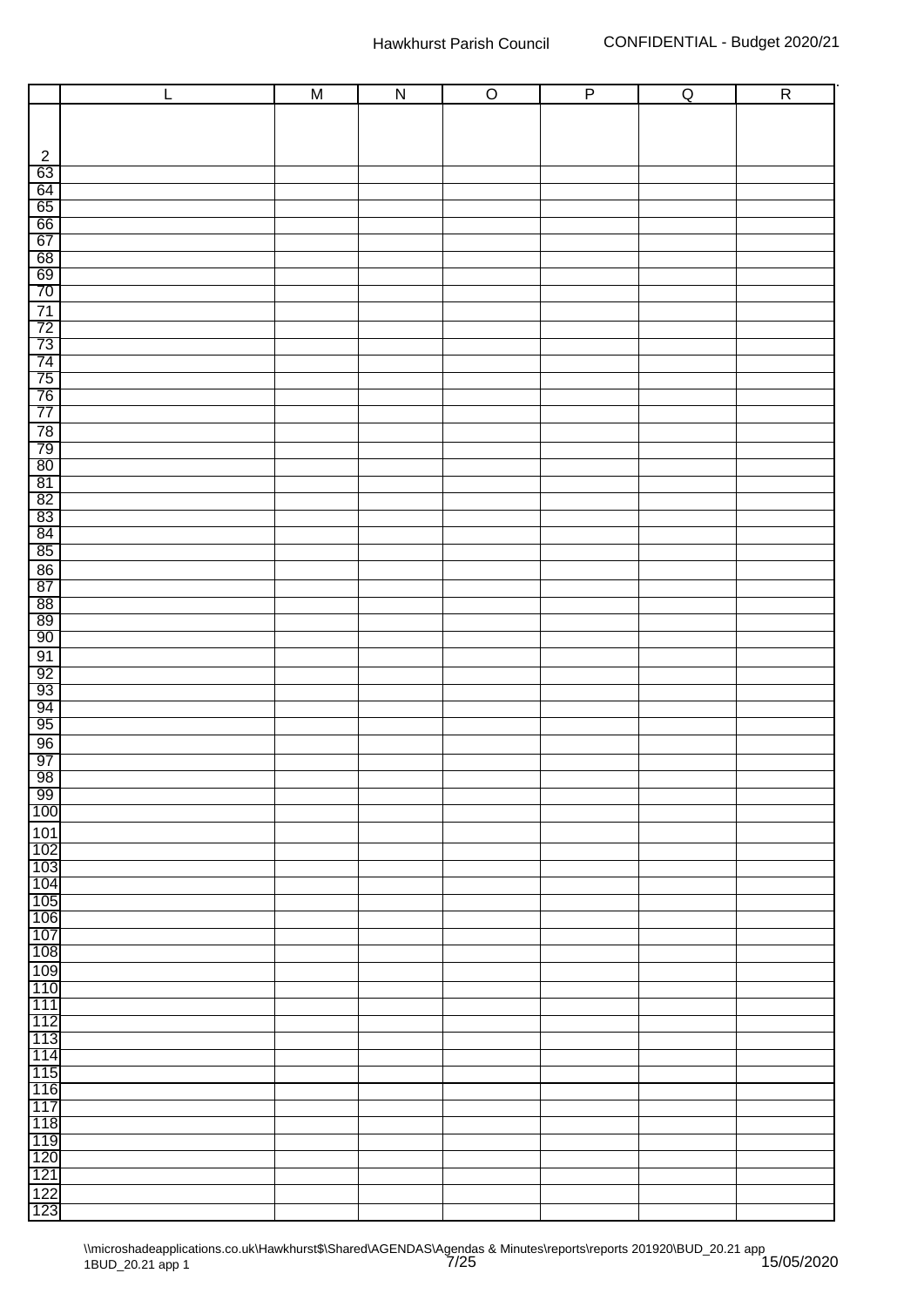|                                                                                         | $\mathsf{L}%$ | $\overline{M}$ | $\overline{N}$ | $\overline{O}$ | $\overline{P}$ | $\overline{Q}$ | $\overline{R}$ |
|-----------------------------------------------------------------------------------------|---------------|----------------|----------------|----------------|----------------|----------------|----------------|
|                                                                                         |               |                |                |                |                |                |                |
|                                                                                         |               |                |                |                |                |                |                |
| $\overline{2}$                                                                          |               |                |                |                |                |                |                |
|                                                                                         |               |                |                |                |                |                |                |
|                                                                                         |               |                |                |                |                |                |                |
|                                                                                         |               |                |                |                |                |                |                |
|                                                                                         |               |                |                |                |                |                |                |
|                                                                                         |               |                |                |                |                |                |                |
|                                                                                         |               |                |                |                |                |                |                |
| 124<br>125<br>126<br>127<br>129<br>130<br>130<br>131<br>132<br>132<br>                  |               |                |                |                |                |                |                |
|                                                                                         |               |                |                |                |                |                |                |
|                                                                                         |               |                |                |                |                |                |                |
|                                                                                         |               |                |                |                |                |                |                |
|                                                                                         |               |                |                |                |                |                |                |
|                                                                                         |               |                |                |                |                |                |                |
|                                                                                         |               |                |                |                |                |                |                |
| 133<br>134<br>135<br>136<br>137<br>138<br>139<br>140<br>140                             |               |                |                |                |                |                |                |
|                                                                                         |               |                |                |                |                |                |                |
|                                                                                         |               |                |                |                |                |                |                |
| 141                                                                                     |               |                |                |                |                |                |                |
|                                                                                         |               |                |                |                |                |                |                |
|                                                                                         |               |                |                |                |                |                |                |
|                                                                                         |               |                |                |                |                |                |                |
| 142<br>1443<br>1445<br>1445<br>1446<br>1447<br>1447<br>1547<br>155<br>155<br>155<br>155 |               |                |                |                |                |                |                |
|                                                                                         |               |                |                |                |                |                |                |
|                                                                                         |               |                |                |                |                |                |                |
|                                                                                         |               |                |                |                |                |                |                |
|                                                                                         |               |                |                |                |                |                |                |
|                                                                                         |               |                |                |                |                |                |                |
|                                                                                         |               |                |                |                |                |                |                |
|                                                                                         |               |                |                |                |                |                |                |
|                                                                                         |               |                |                |                |                |                |                |
|                                                                                         |               |                |                |                |                |                |                |
|                                                                                         |               |                |                |                |                |                |                |
|                                                                                         |               |                |                |                |                |                |                |
| $\frac{156}{157}$                                                                       |               |                |                |                |                |                |                |
| 158                                                                                     |               |                |                |                |                |                |                |
| 159                                                                                     |               |                |                |                |                |                |                |
| 160<br>161                                                                              |               |                |                |                |                |                |                |
| 162                                                                                     |               |                |                |                |                |                |                |
| 163                                                                                     |               |                |                |                |                |                |                |
| 164                                                                                     |               |                |                |                |                |                |                |
| 165<br>166                                                                              |               |                |                |                |                |                |                |
| 167                                                                                     |               |                |                |                |                |                |                |
| 168                                                                                     |               |                |                |                |                |                |                |
| 169                                                                                     |               |                |                |                |                |                |                |
| 170                                                                                     |               |                |                |                |                |                |                |
| 171                                                                                     |               |                |                |                |                |                |                |
| 172                                                                                     |               |                |                |                |                |                |                |
| 173<br>174                                                                              |               |                |                |                |                |                |                |
| 175                                                                                     |               |                |                |                |                |                |                |
| 176                                                                                     |               |                |                |                |                |                |                |
| 177                                                                                     |               |                |                |                |                |                |                |
| 178                                                                                     |               |                |                |                |                |                |                |
| 179                                                                                     |               |                |                |                |                |                |                |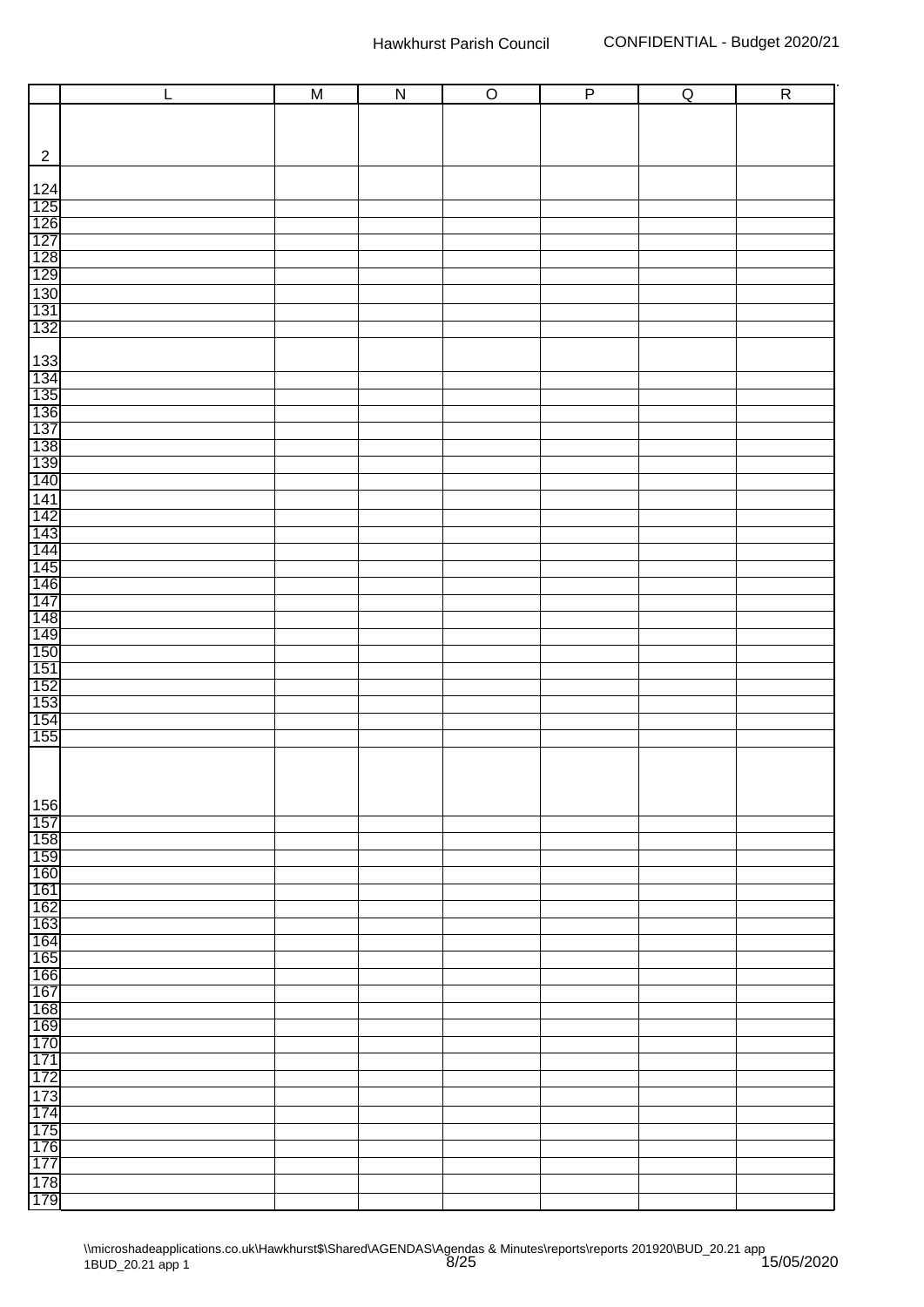|                                                                              | $\mathsf{L}%$ | $\overline{M}$ | $\overline{N}$ | $\overline{O}$ | $\overline{P}$ | $\overline{Q}$ | $\overline{R}$ |
|------------------------------------------------------------------------------|---------------|----------------|----------------|----------------|----------------|----------------|----------------|
|                                                                              |               |                |                |                |                |                |                |
|                                                                              |               |                |                |                |                |                |                |
|                                                                              |               |                |                |                |                |                |                |
|                                                                              |               |                |                |                |                |                |                |
| $\frac{2}{180}$<br>$\frac{180}{181}$                                         |               |                |                |                |                |                |                |
|                                                                              |               |                |                |                |                |                |                |
| 182<br>183                                                                   |               |                |                |                |                |                |                |
| $\frac{1}{184}$<br>$\frac{1}{185}$<br>$\frac{1}{187}$                        |               |                |                |                |                |                |                |
|                                                                              |               |                |                |                |                |                |                |
|                                                                              |               |                |                |                |                |                |                |
|                                                                              |               |                |                |                |                |                |                |
| 188<br>189<br>190                                                            |               |                |                |                |                |                |                |
|                                                                              |               |                |                |                |                |                |                |
|                                                                              |               |                |                |                |                |                |                |
|                                                                              |               |                |                |                |                |                |                |
|                                                                              |               |                |                |                |                |                |                |
|                                                                              |               |                |                |                |                |                |                |
|                                                                              |               |                |                |                |                |                |                |
| 1912<br>1923<br>1934<br>1935<br>1936<br>1936<br>2001<br>2001<br>2001<br>2002 |               |                |                |                |                |                |                |
|                                                                              |               |                |                |                |                |                |                |
|                                                                              |               |                |                |                |                |                |                |
|                                                                              |               |                |                |                |                |                |                |
|                                                                              |               |                |                |                |                |                |                |
|                                                                              |               |                |                |                |                |                |                |
|                                                                              |               |                |                |                |                |                |                |
|                                                                              |               |                |                |                |                |                |                |
| 203<br>204<br>205<br>206<br>207                                              |               |                |                |                |                |                |                |
|                                                                              |               |                |                |                |                |                |                |
|                                                                              |               |                |                |                |                |                |                |
| 208<br>209<br>210<br>211<br>212                                              |               |                |                |                |                |                |                |
|                                                                              |               |                |                |                |                |                |                |
|                                                                              |               |                |                |                |                |                |                |
|                                                                              |               |                |                |                |                |                |                |
| $\frac{213}{214}$                                                            |               |                |                |                |                |                |                |
|                                                                              |               |                |                |                |                |                |                |
| 215<br>216                                                                   |               |                |                |                |                |                |                |
|                                                                              |               |                |                |                |                |                |                |
| 217<br>218<br>219<br>220<br>221                                              |               |                |                |                |                |                |                |
|                                                                              |               |                |                |                |                |                |                |
|                                                                              |               |                |                |                |                |                |                |
|                                                                              |               |                |                |                |                |                |                |
| 222<br>223                                                                   |               |                |                |                |                |                |                |
| 224                                                                          |               |                |                |                |                |                |                |
|                                                                              |               |                |                |                |                |                |                |
| 225<br>226                                                                   |               |                |                |                |                |                |                |
| 227                                                                          |               |                |                |                |                |                |                |
| $\frac{1}{228}$<br>$\frac{229}{230}$                                         |               |                |                |                |                |                |                |
|                                                                              |               |                |                |                |                |                |                |
|                                                                              |               |                |                |                |                |                |                |
| 231                                                                          |               |                |                |                |                |                |                |
| 232<br>233                                                                   |               |                |                |                |                |                |                |
| 234                                                                          |               |                |                |                |                |                |                |
| 235                                                                          |               |                |                |                |                |                |                |
|                                                                              |               |                |                |                |                |                |                |
| 236<br>237                                                                   |               |                |                |                |                |                |                |
| 238<br>239                                                                   |               |                |                |                |                |                |                |
|                                                                              |               |                |                |                |                |                |                |
| 240                                                                          |               |                |                |                |                |                |                |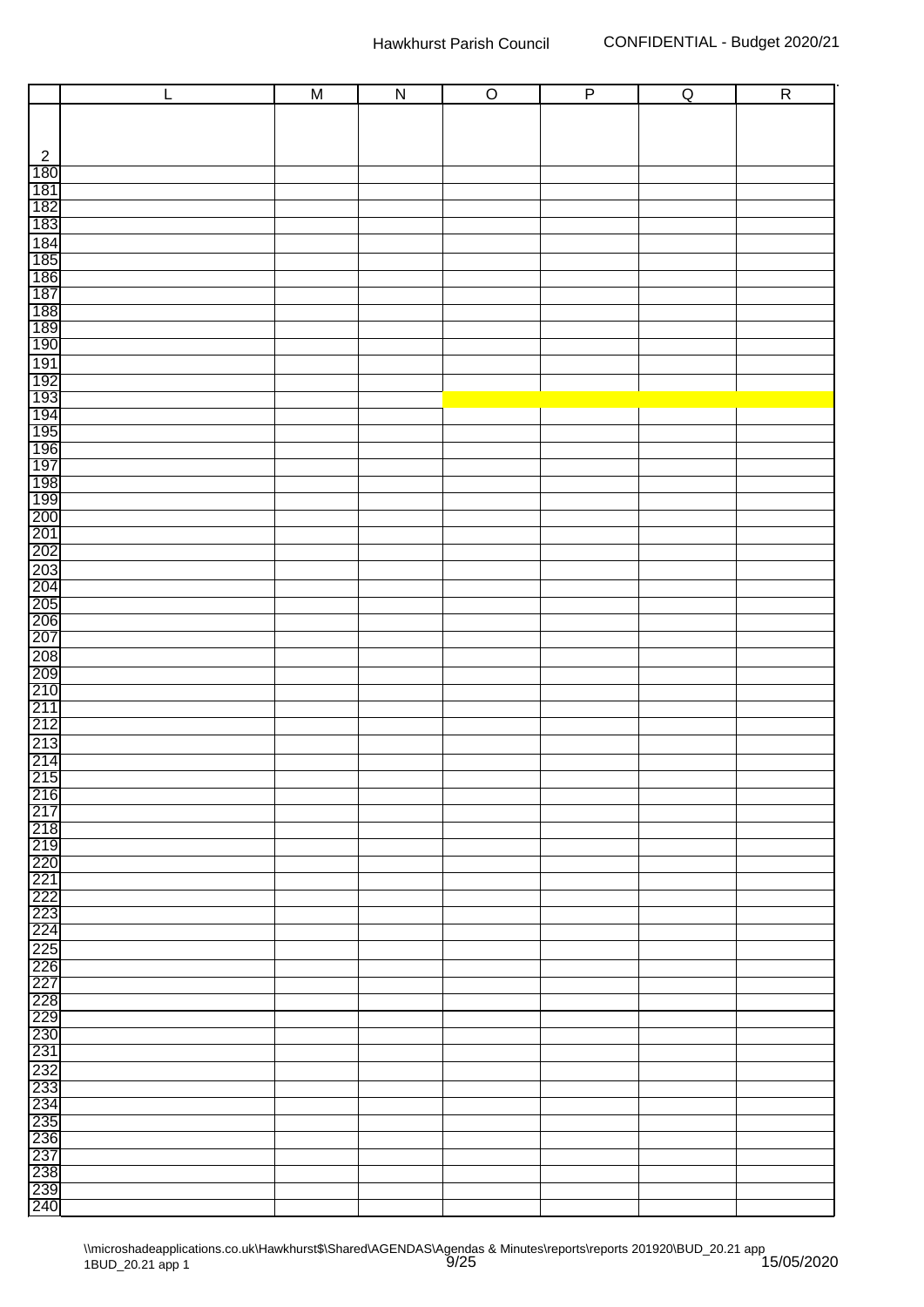| $\mathsf L$                                                         | $\overline{M}$ | $\overline{N}$ | $\overline{O}$ | $\overline{P}$ | Q | $\overline{R}$ |
|---------------------------------------------------------------------|----------------|----------------|----------------|----------------|---|----------------|
|                                                                     |                |                |                |                |   |                |
|                                                                     |                |                |                |                |   |                |
| $\boldsymbol{2}$                                                    |                |                |                |                |   |                |
| 241                                                                 |                |                |                |                |   |                |
| 242<br>243<br>244<br>245<br>246<br>247                              |                |                |                |                |   |                |
|                                                                     |                |                |                |                |   |                |
|                                                                     |                |                |                |                |   |                |
|                                                                     |                |                |                |                |   |                |
|                                                                     |                |                |                |                |   |                |
|                                                                     |                |                |                |                |   |                |
|                                                                     |                |                |                |                |   |                |
| 248<br>249<br>250 250 250 250 250 250 250<br>260 260 27 260 260 260 |                |                |                |                |   |                |
|                                                                     |                |                |                |                |   |                |
|                                                                     |                |                |                |                |   |                |
|                                                                     |                |                |                |                |   |                |
|                                                                     |                |                |                |                |   |                |
|                                                                     |                |                |                |                |   |                |
|                                                                     |                |                |                |                |   |                |
|                                                                     |                |                |                |                |   |                |
|                                                                     |                |                |                |                |   |                |
|                                                                     |                |                |                |                |   |                |
|                                                                     |                |                |                |                |   |                |
|                                                                     |                |                |                |                |   |                |
|                                                                     |                |                |                |                |   |                |
| 261<br>262<br>263<br>264<br>265<br>265                              |                |                |                |                |   |                |
|                                                                     |                |                |                |                |   |                |
|                                                                     |                |                |                |                |   |                |
|                                                                     |                |                |                |                |   |                |
|                                                                     |                |                |                |                |   |                |
|                                                                     |                |                |                |                |   |                |
| 266<br>267<br>268<br>269<br>270<br>271<br>271                       |                |                |                |                |   |                |
|                                                                     |                |                |                |                |   |                |
| $\frac{272}{273}$                                                   |                |                |                |                |   |                |
|                                                                     |                |                |                |                |   |                |
| 274<br>275                                                          |                |                |                |                |   |                |
|                                                                     |                |                |                |                |   |                |
|                                                                     |                |                |                |                |   |                |
| 276<br>277                                                          |                |                |                |                |   |                |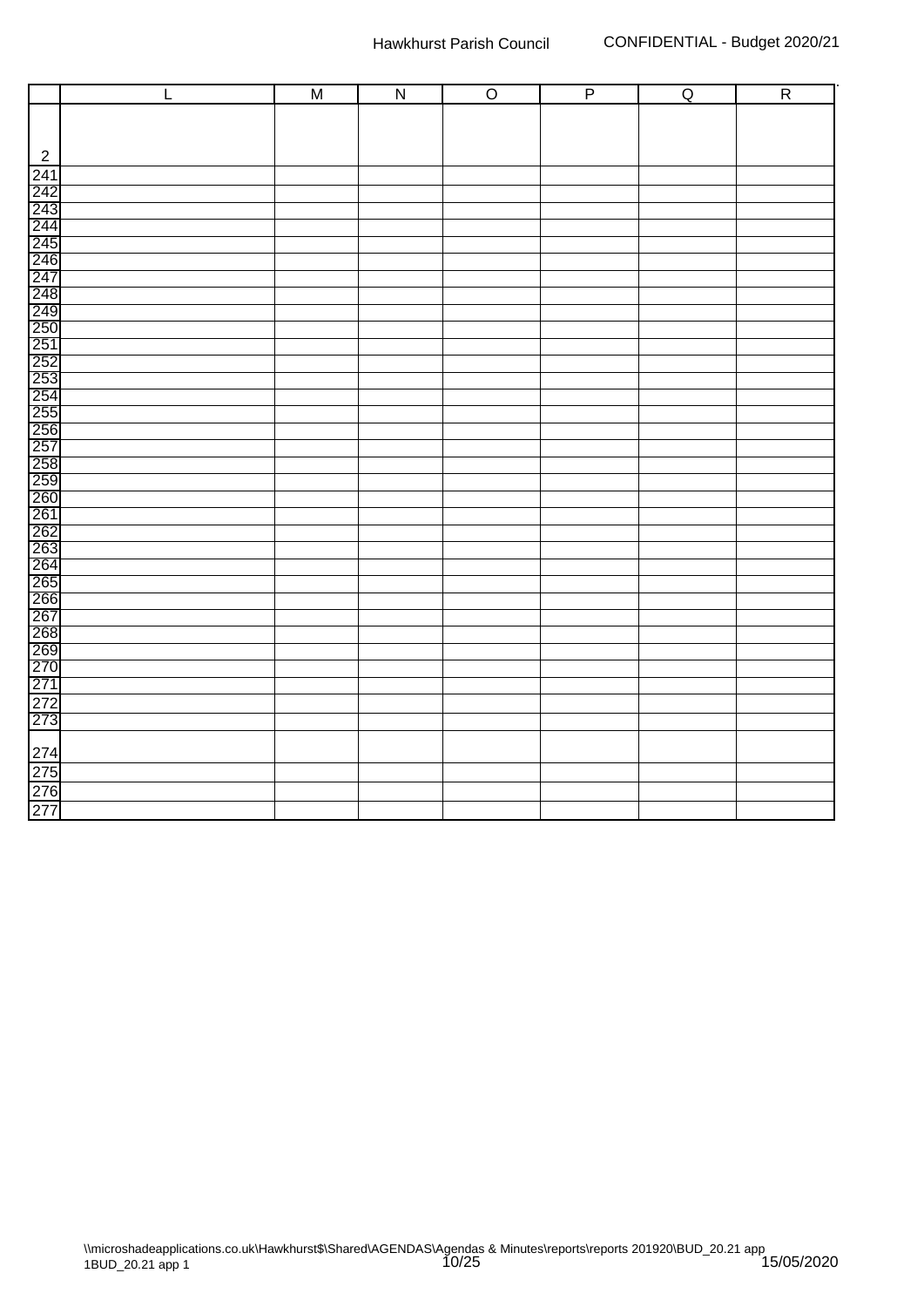|                                                                                                                       | $\overline{\mathbf{S}}$ | $\overline{\mathsf{T}}$ | $\overline{U}$ | $\overline{V}$ | $\overline{\mathsf{W}}$ | $\overline{\mathsf{X}}$ | $\overline{Y}$ | $\overline{Z}$ |
|-----------------------------------------------------------------------------------------------------------------------|-------------------------|-------------------------|----------------|----------------|-------------------------|-------------------------|----------------|----------------|
| $\overline{1}$                                                                                                        |                         |                         |                |                |                         |                         |                |                |
|                                                                                                                       |                         |                         |                |                |                         |                         |                |                |
|                                                                                                                       |                         |                         |                |                |                         |                         |                |                |
|                                                                                                                       |                         |                         |                |                |                         |                         |                |                |
| $\sqrt{2}$                                                                                                            |                         |                         |                |                |                         |                         |                |                |
| $\overline{3}$<br>$\overline{4}$                                                                                      |                         |                         |                |                |                         |                         |                |                |
| $\overline{5}$                                                                                                        |                         |                         |                |                |                         |                         |                |                |
| 6                                                                                                                     |                         |                         |                |                |                         |                         |                |                |
| $\overline{7}$                                                                                                        |                         |                         |                |                |                         |                         |                |                |
| $\overline{8}$                                                                                                        |                         |                         |                |                |                         |                         |                |                |
| $\overline{9}$                                                                                                        |                         |                         |                |                |                         |                         |                |                |
| 10                                                                                                                    |                         |                         |                |                |                         |                         |                |                |
| 11                                                                                                                    |                         |                         |                |                |                         |                         |                |                |
| $\frac{12}{13}$                                                                                                       |                         |                         |                |                |                         |                         |                |                |
|                                                                                                                       |                         |                         |                |                |                         |                         |                |                |
|                                                                                                                       |                         |                         |                |                |                         |                         |                |                |
| $\frac{15}{16}$                                                                                                       |                         |                         |                |                |                         |                         |                |                |
| 17                                                                                                                    |                         |                         |                |                |                         |                         |                |                |
|                                                                                                                       |                         |                         |                |                |                         |                         |                |                |
| $\frac{18}{19}$                                                                                                       |                         |                         |                |                |                         |                         |                |                |
|                                                                                                                       |                         |                         |                |                |                         |                         |                |                |
| $\frac{21}{22}$<br>$\frac{22}{23}$                                                                                    |                         |                         |                |                |                         |                         |                |                |
|                                                                                                                       |                         |                         |                |                |                         |                         |                |                |
|                                                                                                                       |                         |                         |                |                |                         |                         |                |                |
| $\begin{array}{r} \hline 24 \\ \hline 25 \\ \hline 26 \\ \hline 27 \end{array}$                                       |                         |                         |                |                |                         |                         |                |                |
|                                                                                                                       |                         |                         |                |                |                         |                         |                |                |
|                                                                                                                       |                         |                         |                |                |                         |                         |                |                |
|                                                                                                                       |                         |                         |                |                |                         |                         |                |                |
| $\begin{array}{r}\n 28 \\  \hline\n 29 \\  \hline\n 30 \\  \hline\n 31 \\  \hline\n 32 \\  \hline\n 33\n \end{array}$ |                         |                         |                |                |                         |                         |                |                |
|                                                                                                                       |                         |                         |                |                |                         |                         |                |                |
|                                                                                                                       |                         |                         |                |                |                         |                         |                |                |
|                                                                                                                       |                         |                         |                |                |                         |                         |                |                |
|                                                                                                                       |                         |                         |                |                |                         |                         |                |                |
| $\frac{34}{35}$ $\frac{36}{36}$                                                                                       |                         |                         |                |                |                         |                         |                |                |
|                                                                                                                       |                         |                         |                |                |                         |                         |                |                |
|                                                                                                                       |                         |                         |                |                |                         |                         |                |                |
| $\frac{37}{38}$                                                                                                       |                         |                         |                |                |                         |                         |                |                |
| 39                                                                                                                    |                         |                         |                |                |                         |                         |                |                |
| 40                                                                                                                    |                         |                         |                |                |                         |                         |                |                |
| 41                                                                                                                    |                         |                         |                |                |                         |                         |                |                |
| 42                                                                                                                    |                         |                         |                |                |                         |                         |                |                |
| 43<br>44                                                                                                              |                         |                         |                |                |                         |                         |                |                |
| 45                                                                                                                    |                         |                         |                |                |                         |                         |                |                |
| 46                                                                                                                    |                         |                         |                |                |                         |                         |                |                |
| 47                                                                                                                    |                         |                         |                |                |                         |                         |                |                |
| 48                                                                                                                    |                         |                         |                |                |                         |                         |                |                |
| 49                                                                                                                    |                         |                         |                |                |                         |                         |                |                |
| 50                                                                                                                    |                         |                         |                |                |                         |                         |                |                |
| 51                                                                                                                    |                         |                         |                |                |                         |                         |                |                |
| 52                                                                                                                    |                         |                         |                |                |                         |                         |                |                |
| 53                                                                                                                    |                         |                         |                |                |                         |                         |                |                |
| $\frac{54}{55}$                                                                                                       |                         |                         |                |                |                         |                         |                |                |
| $\overline{56}$                                                                                                       |                         |                         |                |                |                         |                         |                |                |
| 57                                                                                                                    |                         |                         |                |                |                         |                         |                |                |
| $\overline{58}$                                                                                                       |                         |                         |                |                |                         |                         |                |                |
| 59                                                                                                                    |                         |                         |                |                |                         |                         |                |                |
| 60                                                                                                                    |                         |                         |                |                |                         |                         |                |                |
| 61                                                                                                                    |                         |                         |                |                |                         |                         |                |                |
| 62                                                                                                                    |                         |                         |                |                |                         |                         |                |                |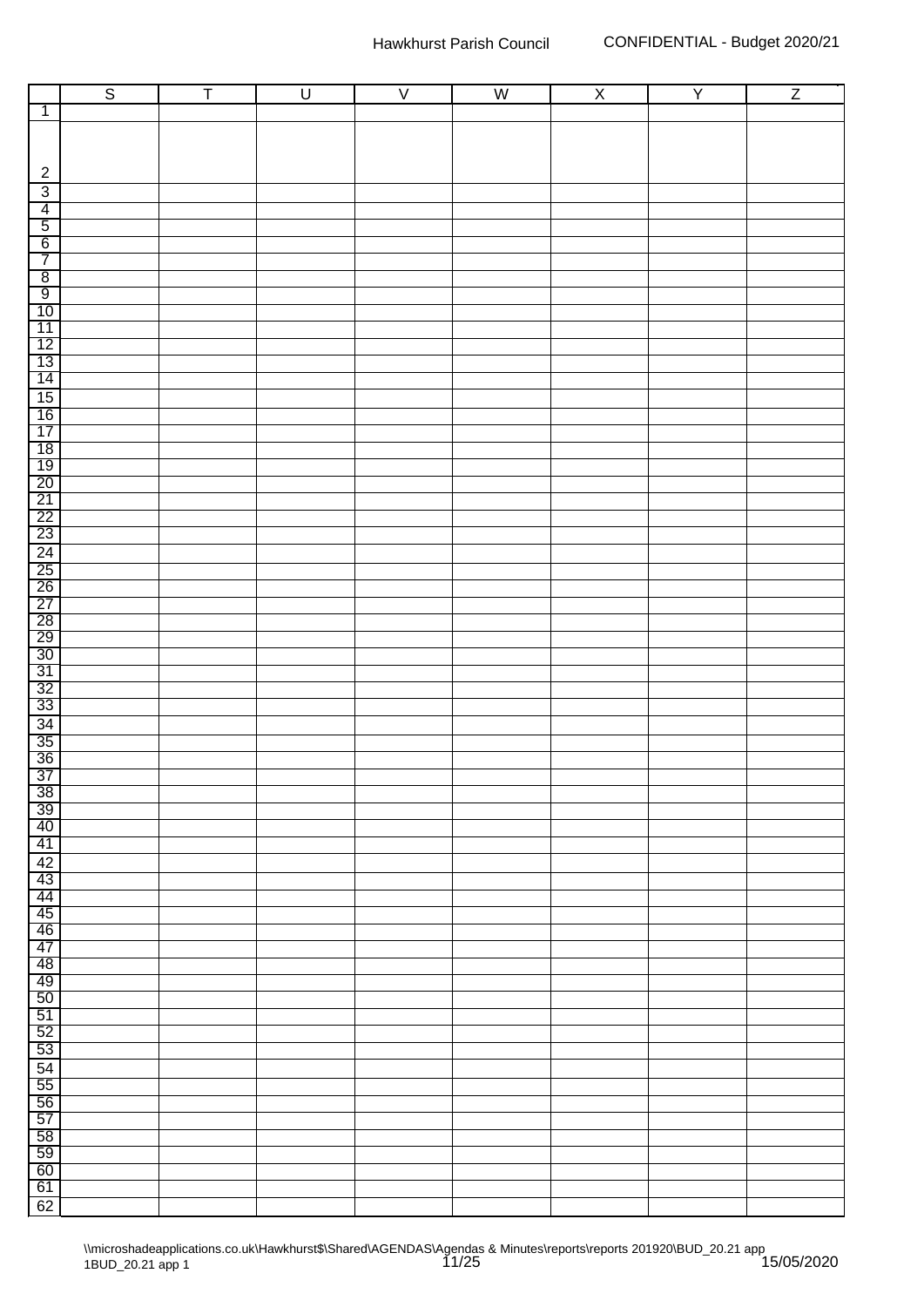|                                                                        | $\overline{\mathbf{S}}$ | Ŧ | $\overline{U}$ | $\overline{\vee}$ | $\overline{\mathsf{W}}$ | $\overline{\mathsf{X}}$ | $\overline{Y}$ | $\overline{Z}$ |
|------------------------------------------------------------------------|-------------------------|---|----------------|-------------------|-------------------------|-------------------------|----------------|----------------|
|                                                                        |                         |   |                |                   |                         |                         |                |                |
|                                                                        |                         |   |                |                   |                         |                         |                |                |
|                                                                        |                         |   |                |                   |                         |                         |                |                |
| $\overline{2}$                                                         |                         |   |                |                   |                         |                         |                |                |
| 63                                                                     |                         |   |                |                   |                         |                         |                |                |
| 64                                                                     |                         |   |                |                   |                         |                         |                |                |
| $\frac{65}{66}$                                                        |                         |   |                |                   |                         |                         |                |                |
| 67                                                                     |                         |   |                |                   |                         |                         |                |                |
| 68                                                                     |                         |   |                |                   |                         |                         |                |                |
|                                                                        |                         |   |                |                   |                         |                         |                |                |
| $\frac{69}{70}$                                                        |                         |   |                |                   |                         |                         |                |                |
|                                                                        |                         |   |                |                   |                         |                         |                |                |
|                                                                        |                         |   |                |                   |                         |                         |                |                |
| $\frac{71}{72}$ $\frac{73}{74}$ $\frac{74}{75}$ $\frac{76}{77}$        |                         |   |                |                   |                         |                         |                |                |
|                                                                        |                         |   |                |                   |                         |                         |                |                |
|                                                                        |                         |   |                |                   |                         |                         |                |                |
|                                                                        |                         |   |                |                   |                         |                         |                |                |
|                                                                        |                         |   |                |                   |                         |                         |                |                |
| 78<br>79                                                               |                         |   |                |                   |                         |                         |                |                |
| 80                                                                     |                         |   |                |                   |                         |                         |                |                |
| 81                                                                     |                         |   |                |                   |                         |                         |                |                |
| 82                                                                     |                         |   |                |                   |                         |                         |                |                |
| $\begin{array}{r} \n 83 \\  \hline\n 84 \\  \hline\n 85\n \end{array}$ |                         |   |                |                   |                         |                         |                |                |
|                                                                        |                         |   |                |                   |                         |                         |                |                |
|                                                                        |                         |   |                |                   |                         |                         |                |                |
| 86                                                                     |                         |   |                |                   |                         |                         |                |                |
| 87                                                                     |                         |   |                |                   |                         |                         |                |                |
| $\frac{88}{89}$                                                        |                         |   |                |                   |                         |                         |                |                |
|                                                                        |                         |   |                |                   |                         |                         |                |                |
| 90                                                                     |                         |   |                |                   |                         |                         |                |                |
| 91                                                                     |                         |   |                |                   |                         |                         |                |                |
| $\frac{92}{93}$                                                        |                         |   |                |                   |                         |                         |                |                |
| 94                                                                     |                         |   |                |                   |                         |                         |                |                |
| 95                                                                     |                         |   |                |                   |                         |                         |                |                |
| 96                                                                     |                         |   |                |                   |                         |                         |                |                |
| 97                                                                     |                         |   |                |                   |                         |                         |                |                |
|                                                                        |                         |   |                |                   |                         |                         |                |                |
| $\frac{98}{99}$                                                        |                         |   |                |                   |                         |                         |                |                |
| 100                                                                    |                         |   |                |                   |                         |                         |                |                |
| 101                                                                    |                         |   |                |                   |                         |                         |                |                |
| 102                                                                    |                         |   |                |                   |                         |                         |                |                |
| 103                                                                    |                         |   |                |                   |                         |                         |                |                |
| 104                                                                    |                         |   |                |                   |                         |                         |                |                |
| 105<br>106                                                             |                         |   |                |                   |                         |                         |                |                |
| 107                                                                    |                         |   |                |                   |                         |                         |                |                |
| 108                                                                    |                         |   |                |                   |                         |                         |                |                |
| 109                                                                    |                         |   |                |                   |                         |                         |                |                |
| 110                                                                    |                         |   |                |                   |                         |                         |                |                |
| 111                                                                    |                         |   |                |                   |                         |                         |                |                |
| 112                                                                    |                         |   |                |                   |                         |                         |                |                |
| 113                                                                    |                         |   |                |                   |                         |                         |                |                |
| 114                                                                    |                         |   |                |                   |                         |                         |                |                |
| 115                                                                    |                         |   |                |                   |                         |                         |                |                |
| 116                                                                    |                         |   |                |                   |                         |                         |                |                |
| 117<br>118                                                             |                         |   |                |                   |                         |                         |                |                |
| 119                                                                    |                         |   |                |                   |                         |                         |                |                |
| 120                                                                    |                         |   |                |                   |                         |                         |                |                |
| 121                                                                    |                         |   |                |                   |                         |                         |                |                |
|                                                                        |                         |   |                |                   |                         |                         |                |                |
| $\frac{122}{123}$                                                      |                         |   |                |                   |                         |                         |                |                |
|                                                                        |                         |   |                |                   |                         |                         |                |                |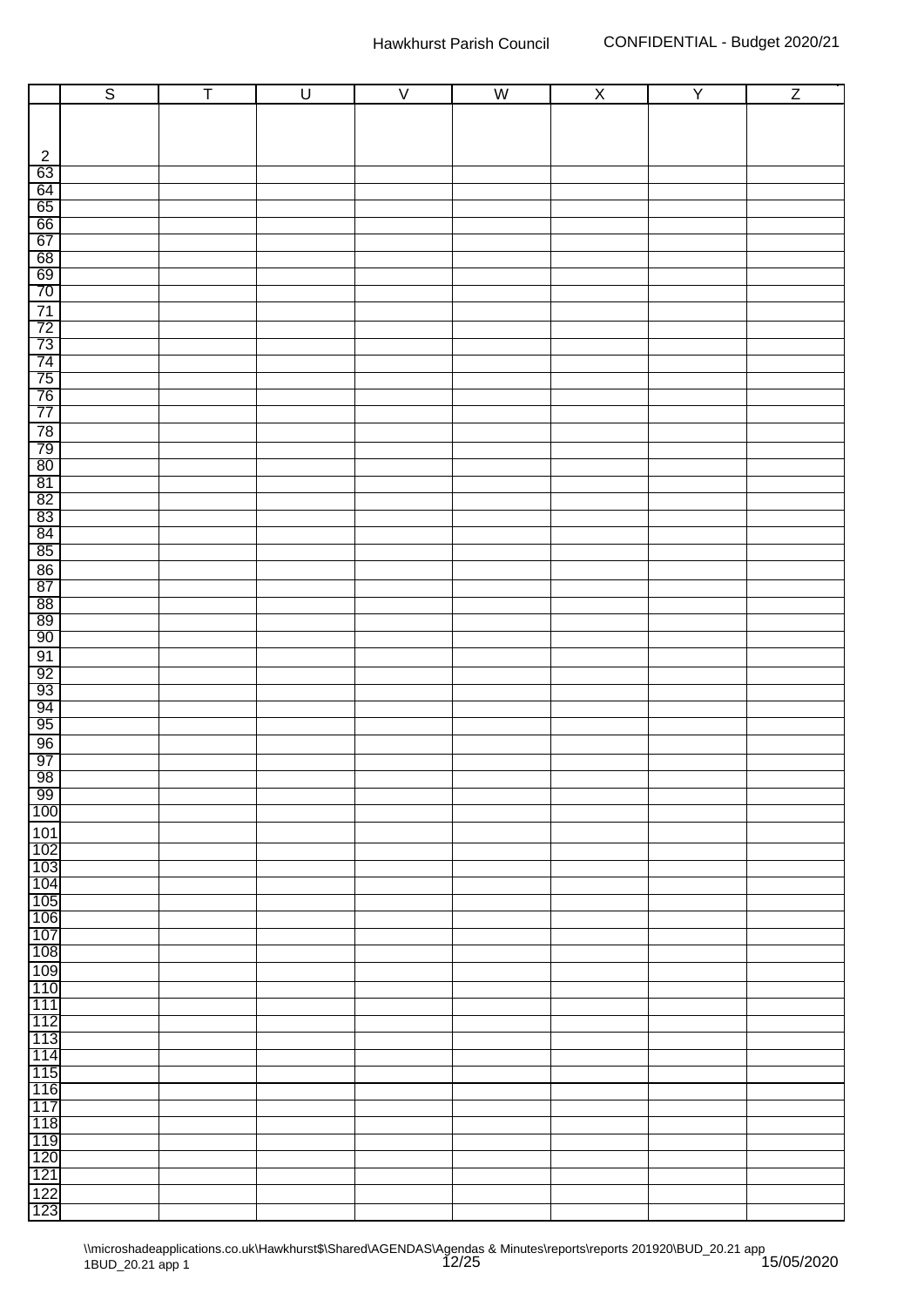|                                                                    | $\overline{s}$ | Ŧ | $\overline{U}$ | $\overline{\vee}$ | $\overline{W}$ | $\overline{X}$ | $\overline{Y}$ | $\overline{Z}$ |
|--------------------------------------------------------------------|----------------|---|----------------|-------------------|----------------|----------------|----------------|----------------|
|                                                                    |                |   |                |                   |                |                |                |                |
|                                                                    |                |   |                |                   |                |                |                |                |
| $\overline{2}$                                                     |                |   |                |                   |                |                |                |                |
|                                                                    |                |   |                |                   |                |                |                |                |
|                                                                    |                |   |                |                   |                |                |                |                |
| 124<br>125<br>126<br>127<br>128<br>139<br>130<br>131<br>132<br>132 |                |   |                |                   |                |                |                |                |
|                                                                    |                |   |                |                   |                |                |                |                |
|                                                                    |                |   |                |                   |                |                |                |                |
|                                                                    |                |   |                |                   |                |                |                |                |
|                                                                    |                |   |                |                   |                |                |                |                |
|                                                                    |                |   |                |                   |                |                |                |                |
|                                                                    |                |   |                |                   |                |                |                |                |
|                                                                    |                |   |                |                   |                |                |                |                |
|                                                                    |                |   |                |                   |                |                |                |                |
| 133<br>134<br>135<br>136                                           |                |   |                |                   |                |                |                |                |
|                                                                    |                |   |                |                   |                |                |                |                |
| 137                                                                |                |   |                |                   |                |                |                |                |
| 138<br>139<br>140                                                  |                |   |                |                   |                |                |                |                |
|                                                                    |                |   |                |                   |                |                |                |                |
| 141                                                                |                |   |                |                   |                |                |                |                |
| 142<br>143<br>144<br>145<br>146<br>147                             |                |   |                |                   |                |                |                |                |
|                                                                    |                |   |                |                   |                |                |                |                |
|                                                                    |                |   |                |                   |                |                |                |                |
|                                                                    |                |   |                |                   |                |                |                |                |
|                                                                    |                |   |                |                   |                |                |                |                |
|                                                                    |                |   |                |                   |                |                |                |                |
|                                                                    |                |   |                |                   |                |                |                |                |
| 148<br>149<br>150<br>150<br>152<br>153<br>154<br>155<br>155        |                |   |                |                   |                |                |                |                |
|                                                                    |                |   |                |                   |                |                |                |                |
|                                                                    |                |   |                |                   |                |                |                |                |
|                                                                    |                |   |                |                   |                |                |                |                |
|                                                                    |                |   |                |                   |                |                |                |                |
|                                                                    |                |   |                |                   |                |                |                |                |
|                                                                    |                |   |                |                   |                |                |                |                |
| 156                                                                |                |   |                |                   |                |                |                |                |
| 157                                                                |                |   |                |                   |                |                |                |                |
| 158<br>159                                                         |                |   |                |                   |                |                |                |                |
| 160                                                                |                |   |                |                   |                |                |                |                |
| 161                                                                |                |   |                |                   |                |                |                |                |
| 162                                                                |                |   |                |                   |                |                |                |                |
| 163<br>164                                                         |                |   |                |                   |                |                |                |                |
| 165                                                                |                |   |                |                   |                |                |                |                |
| 166                                                                |                |   |                |                   |                |                |                |                |
| 167                                                                |                |   |                |                   |                |                |                |                |
| 168                                                                |                |   |                |                   |                |                |                |                |
| 169<br>170                                                         |                |   |                |                   |                |                |                |                |
| 171                                                                |                |   |                |                   |                |                |                |                |
| 172                                                                |                |   |                |                   |                |                |                |                |
| 173                                                                |                |   |                |                   |                |                |                |                |
| 174                                                                |                |   |                |                   |                |                |                |                |
| 175                                                                |                |   |                |                   |                |                |                |                |
| 176<br>177                                                         |                |   |                |                   |                |                |                |                |
| 178                                                                |                |   |                |                   |                |                |                |                |
| 179                                                                |                |   |                |                   |                |                |                |                |
|                                                                    |                |   |                |                   |                |                |                |                |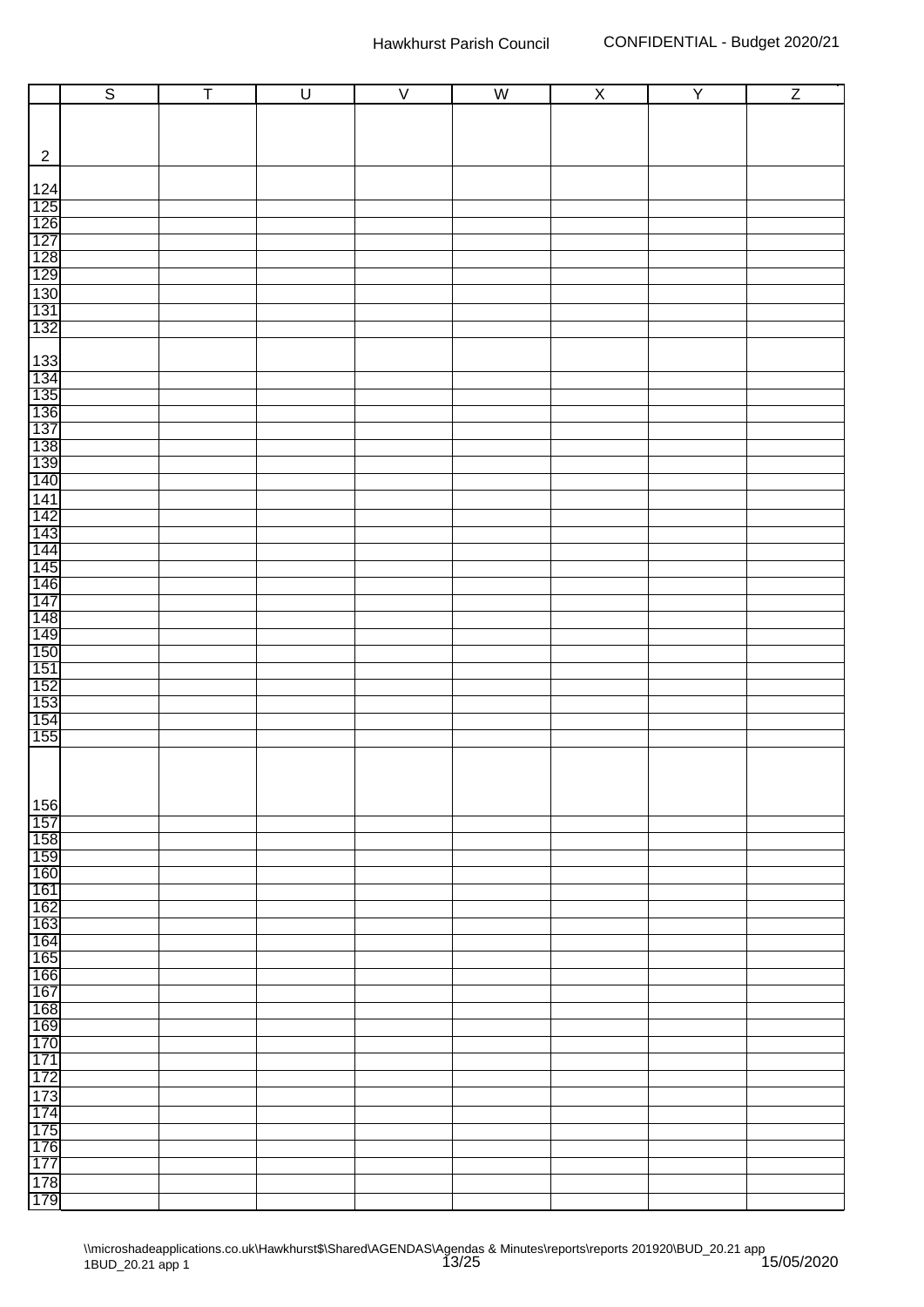|                                 | $\overline{s}$ | $\overline{\mathsf{T}}$ | $\overline{U}$ | $\overline{V}$ | $\overline{\mathsf{W}}$ | $\overline{X}$ | $\overline{Y}$ | $\overline{Z}$ |
|---------------------------------|----------------|-------------------------|----------------|----------------|-------------------------|----------------|----------------|----------------|
|                                 |                |                         |                |                |                         |                |                |                |
|                                 |                |                         |                |                |                         |                |                |                |
|                                 |                |                         |                |                |                         |                |                |                |
| $\overline{c}$<br>180           |                |                         |                |                |                         |                |                |                |
| 181                             |                |                         |                |                |                         |                |                |                |
|                                 |                |                         |                |                |                         |                |                |                |
| 182<br>183                      |                |                         |                |                |                         |                |                |                |
|                                 |                |                         |                |                |                         |                |                |                |
| 184<br>185<br>186<br>187        |                |                         |                |                |                         |                |                |                |
|                                 |                |                         |                |                |                         |                |                |                |
|                                 |                |                         |                |                |                         |                |                |                |
| 188<br>189<br>190               |                |                         |                |                |                         |                |                |                |
|                                 |                |                         |                |                |                         |                |                |                |
|                                 |                |                         |                |                |                         |                |                |                |
|                                 |                |                         |                |                |                         |                |                |                |
|                                 |                |                         |                |                |                         |                |                |                |
|                                 |                |                         |                |                |                         |                |                |                |
|                                 |                |                         |                |                |                         |                |                |                |
|                                 |                |                         |                |                |                         |                |                |                |
|                                 |                |                         |                |                |                         |                |                |                |
|                                 |                |                         |                |                |                         |                |                |                |
|                                 |                |                         |                |                |                         |                |                |                |
|                                 |                |                         |                |                |                         |                |                |                |
| 202                             |                |                         |                |                |                         |                |                |                |
|                                 |                |                         |                |                |                         |                |                |                |
| 203<br>204<br>205<br>206<br>207 |                |                         |                |                |                         |                |                |                |
|                                 |                |                         |                |                |                         |                |                |                |
|                                 |                |                         |                |                |                         |                |                |                |
| 208                             |                |                         |                |                |                         |                |                |                |
| 209<br>210<br>211<br>212        |                |                         |                |                |                         |                |                |                |
|                                 |                |                         |                |                |                         |                |                |                |
|                                 |                |                         |                |                |                         |                |                |                |
|                                 |                |                         |                |                |                         |                |                |                |
| $\frac{213}{214}$               |                |                         |                |                |                         |                |                |                |
|                                 |                |                         |                |                |                         |                |                |                |
| 215<br>216                      |                |                         |                |                |                         |                |                |                |
| 217                             |                |                         |                |                |                         |                |                |                |
| $\frac{218}{219}$               |                |                         |                |                |                         |                |                |                |
|                                 |                |                         |                |                |                         |                |                |                |
| 220                             |                |                         |                |                |                         |                |                |                |
|                                 |                |                         |                |                |                         |                |                |                |
| $\frac{227}{222}$<br>222        |                |                         |                |                |                         |                |                |                |
| 224                             |                |                         |                |                |                         |                |                |                |
| 225<br>226                      |                |                         |                |                |                         |                |                |                |
|                                 |                |                         |                |                |                         |                |                |                |
| 227                             |                |                         |                |                |                         |                |                |                |
|                                 |                |                         |                |                |                         |                |                |                |
| 228<br>229<br>230               |                |                         |                |                |                         |                |                |                |
| 231                             |                |                         |                |                |                         |                |                |                |
|                                 |                |                         |                |                |                         |                |                |                |
| 232<br>233                      |                |                         |                |                |                         |                |                |                |
| 234                             |                |                         |                |                |                         |                |                |                |
| 235                             |                |                         |                |                |                         |                |                |                |
| 236<br>237                      |                |                         |                |                |                         |                |                |                |
|                                 |                |                         |                |                |                         |                |                |                |
| 238<br>239                      |                |                         |                |                |                         |                |                |                |
| 240                             |                |                         |                |                |                         |                |                |                |
|                                 |                |                         |                |                |                         |                |                |                |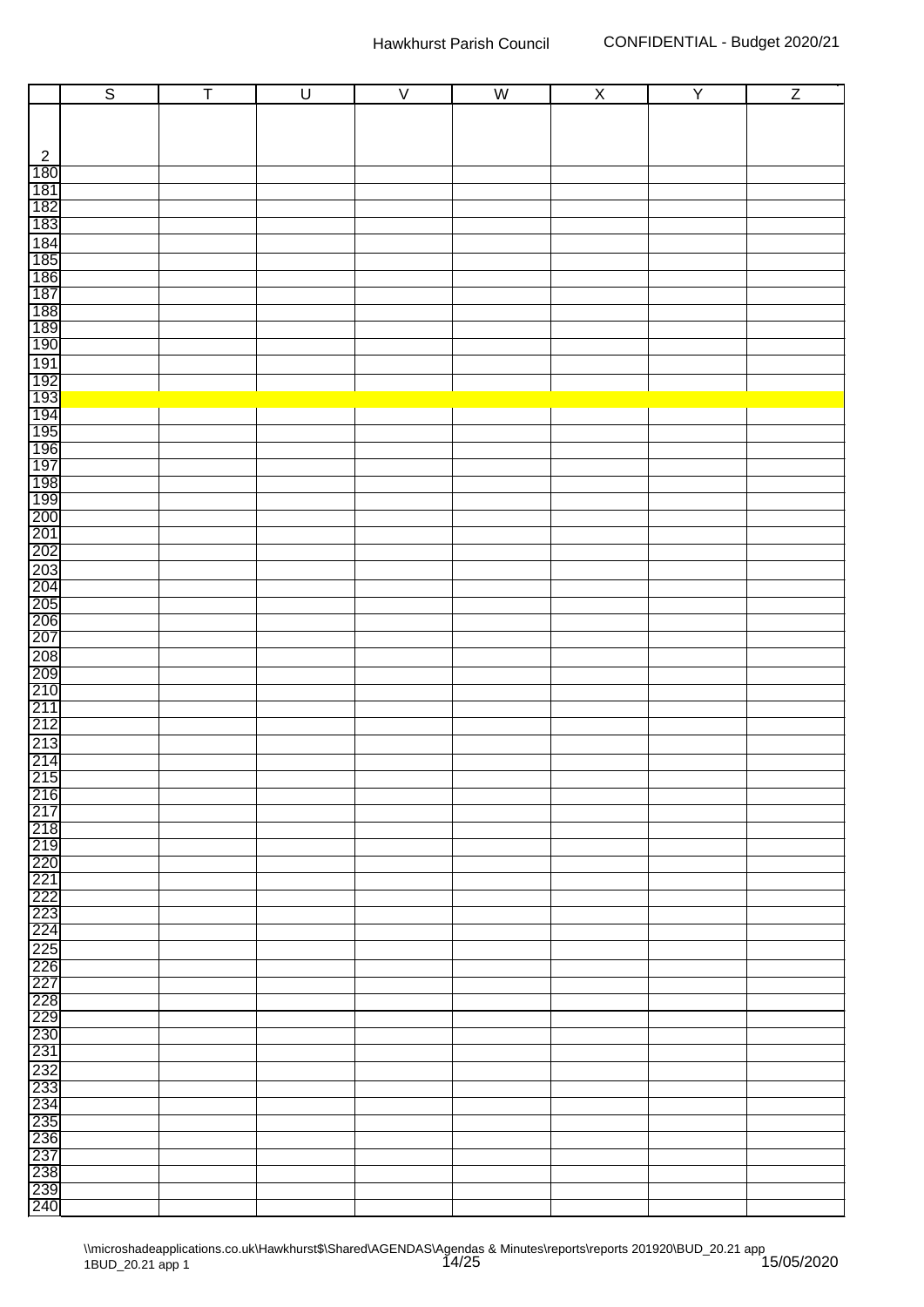|                          | $\overline{\mathsf{s}}$ | $\overline{\mathsf{T}}$ | $\overline{\mathsf{U}}$ | $\overline{\vee}$ | W | $\overline{\mathsf{X}}$ | $\overline{Y}$ | $\overline{z}$ |
|--------------------------|-------------------------|-------------------------|-------------------------|-------------------|---|-------------------------|----------------|----------------|
|                          |                         |                         |                         |                   |   |                         |                |                |
|                          |                         |                         |                         |                   |   |                         |                |                |
| $\overline{c}$           |                         |                         |                         |                   |   |                         |                |                |
|                          |                         |                         |                         |                   |   |                         |                |                |
|                          |                         |                         |                         |                   |   |                         |                |                |
|                          |                         |                         |                         |                   |   |                         |                |                |
|                          |                         |                         |                         |                   |   |                         |                |                |
|                          |                         |                         |                         |                   |   |                         |                |                |
|                          |                         |                         |                         |                   |   |                         |                |                |
|                          |                         |                         |                         |                   |   |                         |                |                |
|                          |                         |                         |                         |                   |   |                         |                |                |
|                          |                         |                         |                         |                   |   |                         |                |                |
|                          |                         |                         |                         |                   |   |                         |                |                |
|                          |                         |                         |                         |                   |   |                         |                |                |
|                          |                         |                         |                         |                   |   |                         |                |                |
|                          |                         |                         |                         |                   |   |                         |                |                |
|                          |                         |                         |                         |                   |   |                         |                |                |
|                          |                         |                         |                         |                   |   |                         |                |                |
|                          |                         |                         |                         |                   |   |                         |                |                |
|                          |                         |                         |                         |                   |   |                         |                |                |
|                          |                         |                         |                         |                   |   |                         |                |                |
|                          |                         |                         |                         |                   |   |                         |                |                |
|                          |                         |                         |                         |                   |   |                         |                |                |
|                          |                         |                         |                         |                   |   |                         |                |                |
|                          |                         |                         |                         |                   |   |                         |                |                |
|                          |                         |                         |                         |                   |   |                         |                |                |
|                          |                         |                         |                         |                   |   |                         |                |                |
|                          |                         |                         |                         |                   |   |                         |                |                |
|                          |                         |                         |                         |                   |   |                         |                |                |
|                          |                         |                         |                         |                   |   |                         |                |                |
|                          |                         |                         |                         |                   |   |                         |                |                |
|                          |                         |                         |                         |                   |   |                         |                |                |
|                          |                         |                         |                         |                   |   |                         |                |                |
| 274<br>275<br>276<br>277 |                         |                         |                         |                   |   |                         |                |                |
|                          |                         |                         |                         |                   |   |                         |                |                |
|                          |                         |                         |                         |                   |   |                         |                |                |
|                          |                         |                         |                         |                   |   |                         |                |                |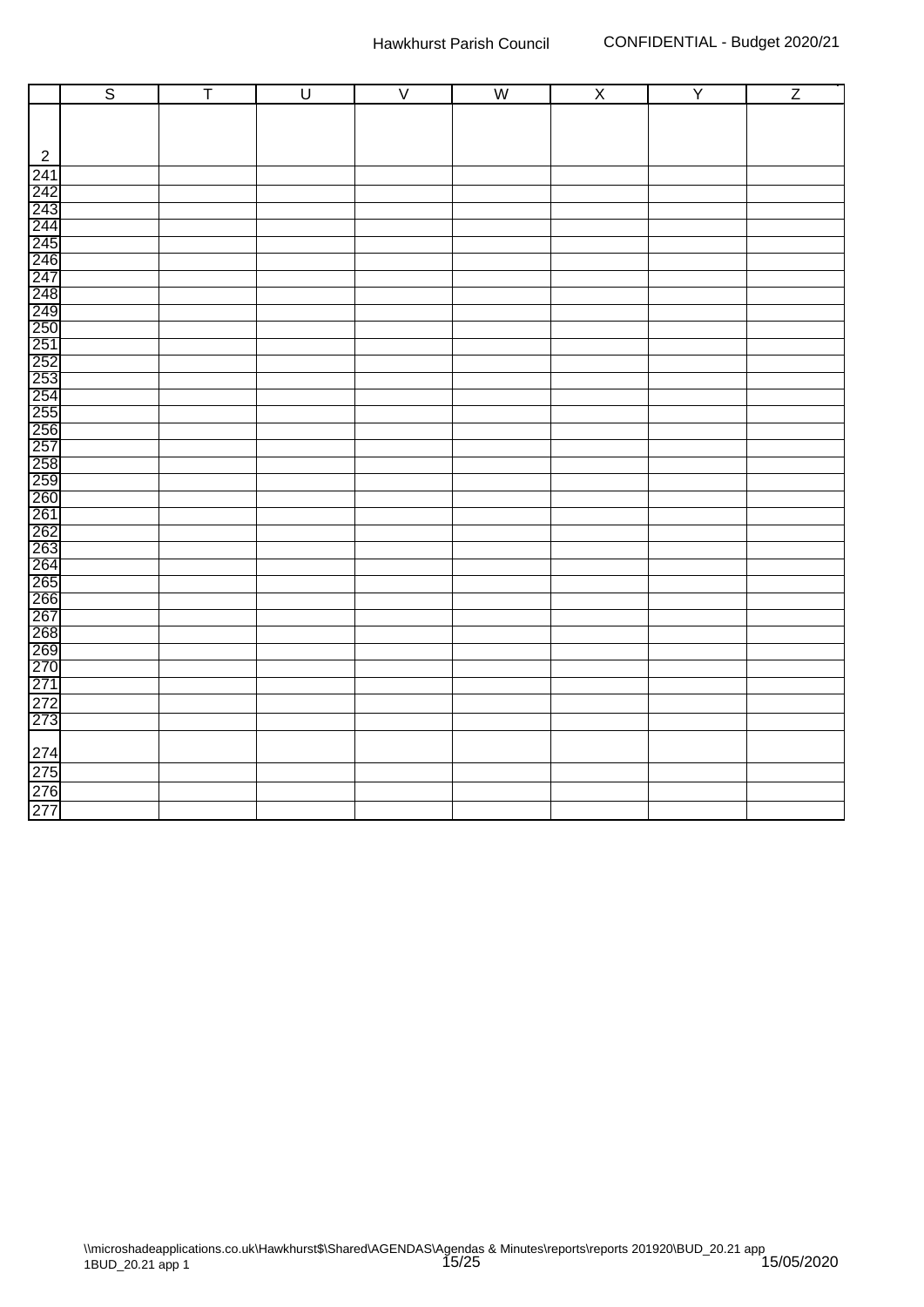|                                                         | ${\sf AA}$ | $\overline{AB}$ | AC | AD | AE | AF | AG | <b>AH</b> |
|---------------------------------------------------------|------------|-----------------|----|----|----|----|----|-----------|
| $\overline{1}$                                          |            |                 |    |    |    |    |    |           |
|                                                         |            |                 |    |    |    |    |    |           |
|                                                         |            |                 |    |    |    |    |    |           |
|                                                         |            |                 |    |    |    |    |    |           |
| $\overline{2}$                                          |            |                 |    |    |    |    |    |           |
| $\overline{3}$                                          |            |                 |    |    |    |    |    |           |
| $\frac{4}{5}$                                           |            |                 |    |    |    |    |    |           |
|                                                         |            |                 |    |    |    |    |    |           |
| $\overline{7}$                                          |            |                 |    |    |    |    |    |           |
|                                                         |            |                 |    |    |    |    |    |           |
|                                                         |            |                 |    |    |    |    |    |           |
|                                                         |            |                 |    |    |    |    |    |           |
|                                                         |            |                 |    |    |    |    |    |           |
|                                                         |            |                 |    |    |    |    |    |           |
|                                                         |            |                 |    |    |    |    |    |           |
|                                                         |            |                 |    |    |    |    |    |           |
|                                                         |            |                 |    |    |    |    |    |           |
|                                                         |            |                 |    |    |    |    |    |           |
|                                                         |            |                 |    |    |    |    |    |           |
|                                                         |            |                 |    |    |    |    |    |           |
|                                                         |            |                 |    |    |    |    |    |           |
|                                                         |            |                 |    |    |    |    |    |           |
| ∞ ∞ ⇔ 는 ဃ ଫ ଫ ଫ ଫ ଫ ଫ ଋ ଋ ଋ ଋ ଖ ଋ ଋ ଋ ଛ ଛ ଛ ଛ ଛ ଛ ଛ ଛ ଛ |            |                 |    |    |    |    |    |           |
|                                                         |            |                 |    |    |    |    |    |           |
|                                                         |            |                 |    |    |    |    |    |           |
|                                                         |            |                 |    |    |    |    |    |           |
|                                                         |            |                 |    |    |    |    |    |           |
|                                                         |            |                 |    |    |    |    |    |           |
|                                                         |            |                 |    |    |    |    |    |           |
|                                                         |            |                 |    |    |    |    |    |           |
|                                                         |            |                 |    |    |    |    |    |           |
|                                                         |            |                 |    |    |    |    |    |           |
|                                                         |            |                 |    |    |    |    |    |           |
|                                                         |            |                 |    |    |    |    |    |           |
|                                                         |            |                 |    |    |    |    |    |           |
|                                                         |            |                 |    |    |    |    |    |           |
|                                                         |            |                 |    |    |    |    |    |           |
| 39                                                      |            |                 |    |    |    |    |    |           |
| 40                                                      |            |                 |    |    |    |    |    |           |
| 41                                                      |            |                 |    |    |    |    |    |           |
| 42                                                      |            |                 |    |    |    |    |    |           |
| 43                                                      |            |                 |    |    |    |    |    |           |
| 44<br>45                                                |            |                 |    |    |    |    |    |           |
| 46                                                      |            |                 |    |    |    |    |    |           |
| 47                                                      |            |                 |    |    |    |    |    |           |
| 48                                                      |            |                 |    |    |    |    |    |           |
| 49                                                      |            |                 |    |    |    |    |    |           |
| 50                                                      |            |                 |    |    |    |    |    |           |
| 51                                                      |            |                 |    |    |    |    |    |           |
| 52                                                      |            |                 |    |    |    |    |    |           |
| 53                                                      |            |                 |    |    |    |    |    |           |
| 54<br>55                                                |            |                 |    |    |    |    |    |           |
| 56                                                      |            |                 |    |    |    |    |    |           |
| 57                                                      |            |                 |    |    |    |    |    |           |
| 58                                                      |            |                 |    |    |    |    |    |           |
| 59                                                      |            |                 |    |    |    |    |    |           |
| 60                                                      |            |                 |    |    |    |    |    |           |
| 61                                                      |            |                 |    |    |    |    |    |           |
| 62                                                      |            |                 |    |    |    |    |    |           |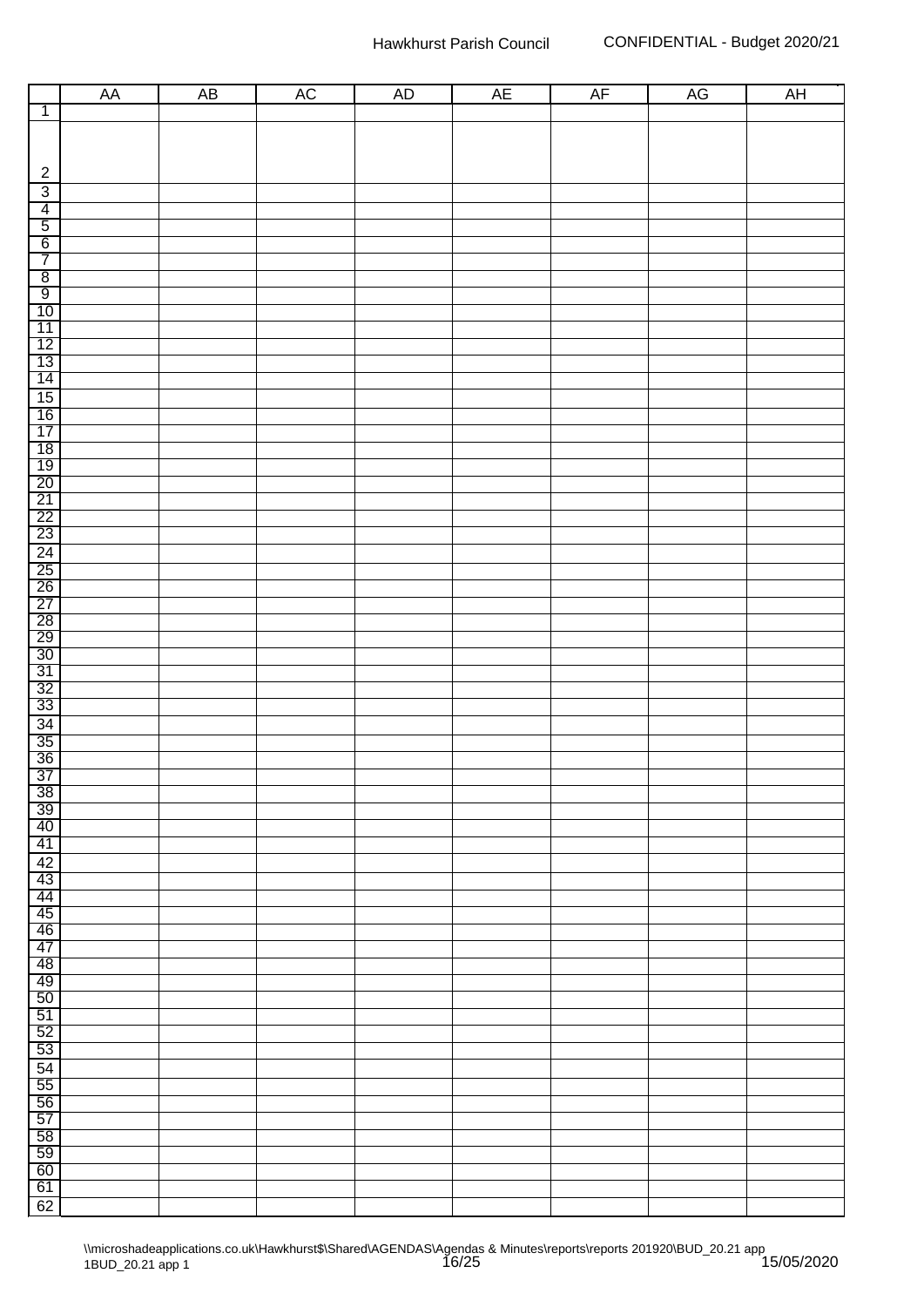|                                                                                                                                                                                                                               | AA | $\overline{AB}$ | AC | <b>AD</b> | AE | AF | AG | AH |
|-------------------------------------------------------------------------------------------------------------------------------------------------------------------------------------------------------------------------------|----|-----------------|----|-----------|----|----|----|----|
|                                                                                                                                                                                                                               |    |                 |    |           |    |    |    |    |
|                                                                                                                                                                                                                               |    |                 |    |           |    |    |    |    |
|                                                                                                                                                                                                                               |    |                 |    |           |    |    |    |    |
| $\frac{2}{63}$                                                                                                                                                                                                                |    |                 |    |           |    |    |    |    |
|                                                                                                                                                                                                                               |    |                 |    |           |    |    |    |    |
|                                                                                                                                                                                                                               |    |                 |    |           |    |    |    |    |
|                                                                                                                                                                                                                               |    |                 |    |           |    |    |    |    |
|                                                                                                                                                                                                                               |    |                 |    |           |    |    |    |    |
|                                                                                                                                                                                                                               |    |                 |    |           |    |    |    |    |
|                                                                                                                                                                                                                               |    |                 |    |           |    |    |    |    |
|                                                                                                                                                                                                                               |    |                 |    |           |    |    |    |    |
|                                                                                                                                                                                                                               |    |                 |    |           |    |    |    |    |
|                                                                                                                                                                                                                               |    |                 |    |           |    |    |    |    |
|                                                                                                                                                                                                                               |    |                 |    |           |    |    |    |    |
|                                                                                                                                                                                                                               |    |                 |    |           |    |    |    |    |
|                                                                                                                                                                                                                               |    |                 |    |           |    |    |    |    |
|                                                                                                                                                                                                                               |    |                 |    |           |    |    |    |    |
|                                                                                                                                                                                                                               |    |                 |    |           |    |    |    |    |
|                                                                                                                                                                                                                               |    |                 |    |           |    |    |    |    |
|                                                                                                                                                                                                                               |    |                 |    |           |    |    |    |    |
| 64 65 66 67 68 69 70 71 72 73 74 75 76 77 78 79 80 81 82 83 84 85 66 77 82 93 84 85 66 77 82 93 94 95 86 77 82 93 94 95 96 97 82 97 98 97 98 97 98 97 98 97 98 97 98 97 98 97 98 97 98 97 98 97 98 97 98 97 98 97 98 97 98 97 |    |                 |    |           |    |    |    |    |
|                                                                                                                                                                                                                               |    |                 |    |           |    |    |    |    |
|                                                                                                                                                                                                                               |    |                 |    |           |    |    |    |    |
|                                                                                                                                                                                                                               |    |                 |    |           |    |    |    |    |
|                                                                                                                                                                                                                               |    |                 |    |           |    |    |    |    |
|                                                                                                                                                                                                                               |    |                 |    |           |    |    |    |    |
|                                                                                                                                                                                                                               |    |                 |    |           |    |    |    |    |
|                                                                                                                                                                                                                               |    |                 |    |           |    |    |    |    |
|                                                                                                                                                                                                                               |    |                 |    |           |    |    |    |    |
|                                                                                                                                                                                                                               |    |                 |    |           |    |    |    |    |
|                                                                                                                                                                                                                               |    |                 |    |           |    |    |    |    |
| $\overline{91}$                                                                                                                                                                                                               |    |                 |    |           |    |    |    |    |
| $\frac{92}{93}$                                                                                                                                                                                                               |    |                 |    |           |    |    |    |    |
|                                                                                                                                                                                                                               |    |                 |    |           |    |    |    |    |
| $\frac{94}{95}$                                                                                                                                                                                                               |    |                 |    |           |    |    |    |    |
|                                                                                                                                                                                                                               |    |                 |    |           |    |    |    |    |
| 96<br>97                                                                                                                                                                                                                      |    |                 |    |           |    |    |    |    |
|                                                                                                                                                                                                                               |    |                 |    |           |    |    |    |    |
| $\frac{98}{99}$                                                                                                                                                                                                               |    |                 |    |           |    |    |    |    |
|                                                                                                                                                                                                                               |    |                 |    |           |    |    |    |    |
| 100                                                                                                                                                                                                                           |    |                 |    |           |    |    |    |    |
| <u>101</u>                                                                                                                                                                                                                    |    |                 |    |           |    |    |    |    |
| 102                                                                                                                                                                                                                           |    |                 |    |           |    |    |    |    |
| 103                                                                                                                                                                                                                           |    |                 |    |           |    |    |    |    |
| 104                                                                                                                                                                                                                           |    |                 |    |           |    |    |    |    |
| 105                                                                                                                                                                                                                           |    |                 |    |           |    |    |    |    |
| 106                                                                                                                                                                                                                           |    |                 |    |           |    |    |    |    |
| 107                                                                                                                                                                                                                           |    |                 |    |           |    |    |    |    |
| 108                                                                                                                                                                                                                           |    |                 |    |           |    |    |    |    |
| 109                                                                                                                                                                                                                           |    |                 |    |           |    |    |    |    |
| 110                                                                                                                                                                                                                           |    |                 |    |           |    |    |    |    |
| 111                                                                                                                                                                                                                           |    |                 |    |           |    |    |    |    |
| 112                                                                                                                                                                                                                           |    |                 |    |           |    |    |    |    |
| 113                                                                                                                                                                                                                           |    |                 |    |           |    |    |    |    |
| 114                                                                                                                                                                                                                           |    |                 |    |           |    |    |    |    |
| 115                                                                                                                                                                                                                           |    |                 |    |           |    |    |    |    |
| 116                                                                                                                                                                                                                           |    |                 |    |           |    |    |    |    |
| 117                                                                                                                                                                                                                           |    |                 |    |           |    |    |    |    |
| 118                                                                                                                                                                                                                           |    |                 |    |           |    |    |    |    |
| 119                                                                                                                                                                                                                           |    |                 |    |           |    |    |    |    |
| 120                                                                                                                                                                                                                           |    |                 |    |           |    |    |    |    |
| 121                                                                                                                                                                                                                           |    |                 |    |           |    |    |    |    |
| $\frac{122}{123}$                                                                                                                                                                                                             |    |                 |    |           |    |    |    |    |
|                                                                                                                                                                                                                               |    |                 |    |           |    |    |    |    |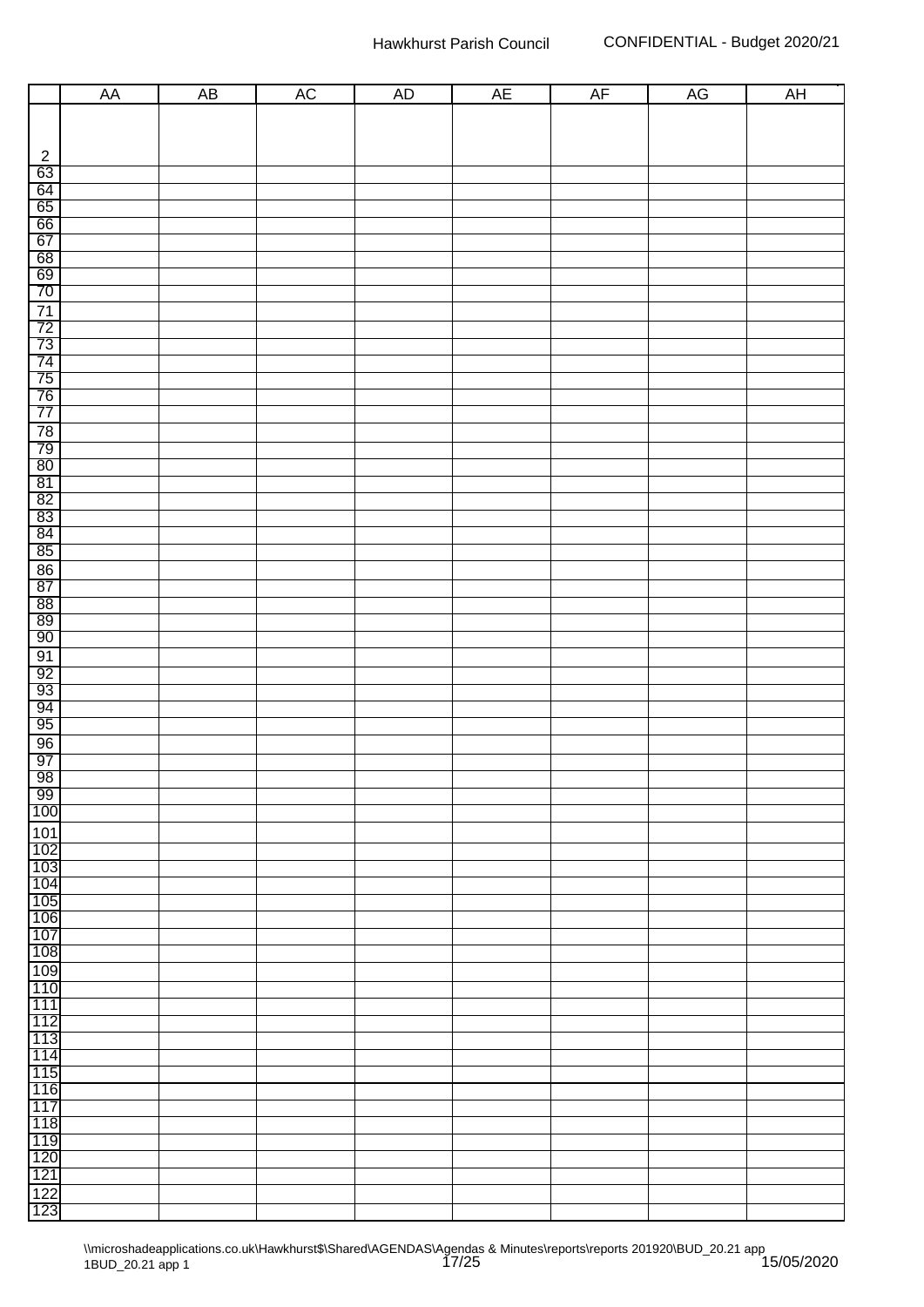|                                                             | AA | AB |    |    |    |    |    |    |
|-------------------------------------------------------------|----|----|----|----|----|----|----|----|
|                                                             |    |    | AC | AD | AE | AF | AG | AH |
|                                                             |    |    |    |    |    |    |    |    |
| $\overline{2}$                                              |    |    |    |    |    |    |    |    |
|                                                             |    |    |    |    |    |    |    |    |
|                                                             |    |    |    |    |    |    |    |    |
|                                                             |    |    |    |    |    |    |    |    |
|                                                             |    |    |    |    |    |    |    |    |
| 124<br>125<br>126<br>127<br>128<br>130<br>131<br>132        |    |    |    |    |    |    |    |    |
|                                                             |    |    |    |    |    |    |    |    |
|                                                             |    |    |    |    |    |    |    |    |
|                                                             |    |    |    |    |    |    |    |    |
|                                                             |    |    |    |    |    |    |    |    |
|                                                             |    |    |    |    |    |    |    |    |
|                                                             |    |    |    |    |    |    |    |    |
| 133<br>134<br>135<br>136<br>137<br>138<br>139<br>140<br>140 |    |    |    |    |    |    |    |    |
|                                                             |    |    |    |    |    |    |    |    |
|                                                             |    |    |    |    |    |    |    |    |
|                                                             |    |    |    |    |    |    |    |    |
|                                                             |    |    |    |    |    |    |    |    |
|                                                             |    |    |    |    |    |    |    |    |
|                                                             |    |    |    |    |    |    |    |    |
|                                                             |    |    |    |    |    |    |    |    |
|                                                             |    |    |    |    |    |    |    |    |
|                                                             |    |    |    |    |    |    |    |    |
|                                                             |    |    |    |    |    |    |    |    |
|                                                             |    |    |    |    |    |    |    |    |
|                                                             |    |    |    |    |    |    |    |    |
|                                                             |    |    |    |    |    |    |    |    |
|                                                             |    |    |    |    |    |    |    |    |
|                                                             |    |    |    |    |    |    |    |    |
|                                                             |    |    |    |    |    |    |    |    |
|                                                             |    |    |    |    |    |    |    |    |
| 156                                                         |    |    |    |    |    |    |    |    |
| 157                                                         |    |    |    |    |    |    |    |    |
| 158<br>159                                                  |    |    |    |    |    |    |    |    |
| 160                                                         |    |    |    |    |    |    |    |    |
| 161                                                         |    |    |    |    |    |    |    |    |
| 162<br>163                                                  |    |    |    |    |    |    |    |    |
| 164                                                         |    |    |    |    |    |    |    |    |
| 165                                                         |    |    |    |    |    |    |    |    |
| 166<br>167                                                  |    |    |    |    |    |    |    |    |
| 168                                                         |    |    |    |    |    |    |    |    |
| 169                                                         |    |    |    |    |    |    |    |    |
| 170                                                         |    |    |    |    |    |    |    |    |
| 171<br>172                                                  |    |    |    |    |    |    |    |    |
| 173                                                         |    |    |    |    |    |    |    |    |
| 174                                                         |    |    |    |    |    |    |    |    |
| 175                                                         |    |    |    |    |    |    |    |    |
| 176<br>177                                                  |    |    |    |    |    |    |    |    |
| 178                                                         |    |    |    |    |    |    |    |    |
| 179                                                         |    |    |    |    |    |    |    |    |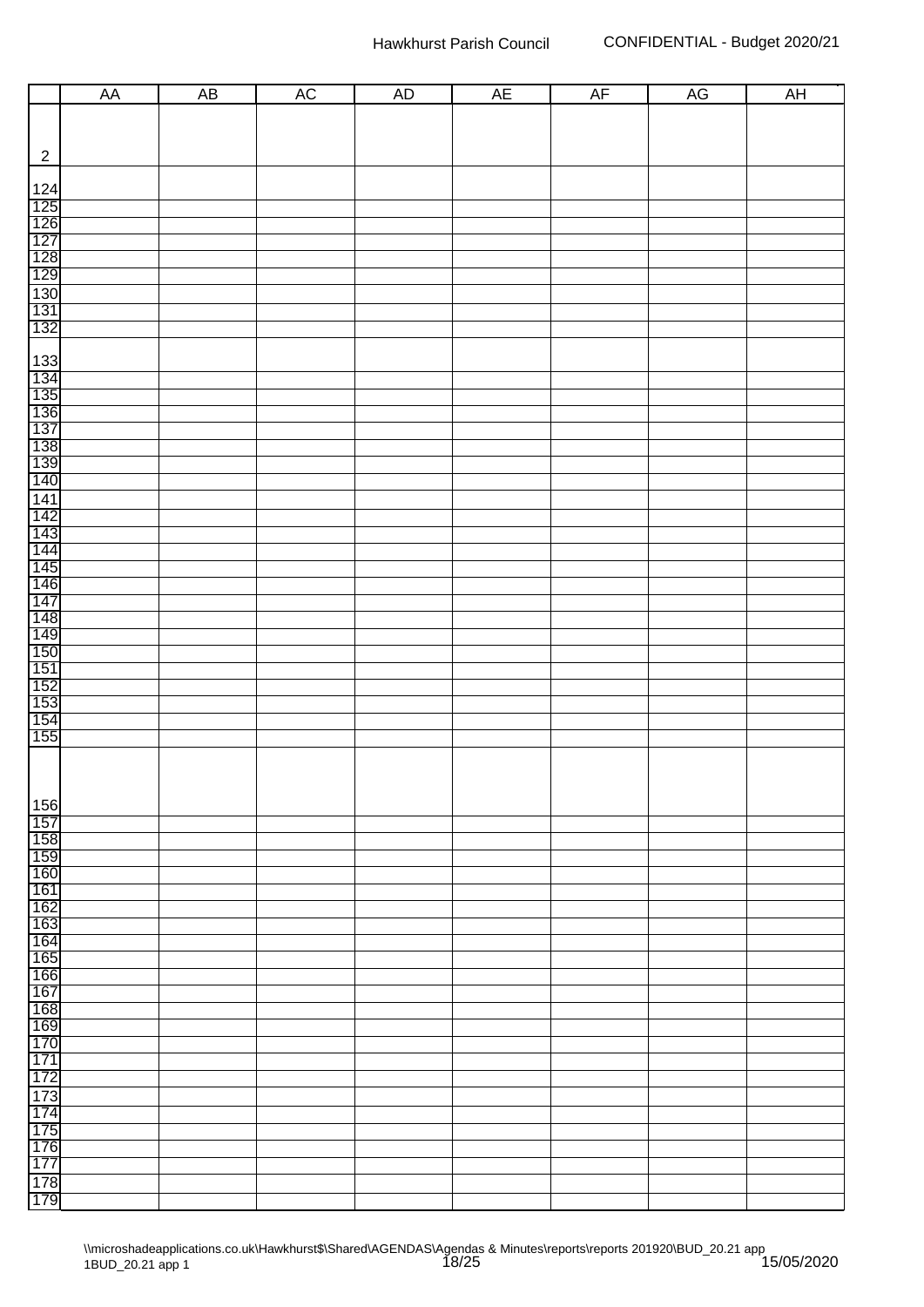|                                                                                                    | AA | AB | <b>AC</b> | <b>AD</b> | <b>AE</b> | AF | AG | AH |
|----------------------------------------------------------------------------------------------------|----|----|-----------|-----------|-----------|----|----|----|
|                                                                                                    |    |    |           |           |           |    |    |    |
|                                                                                                    |    |    |           |           |           |    |    |    |
|                                                                                                    |    |    |           |           |           |    |    |    |
|                                                                                                    |    |    |           |           |           |    |    |    |
|                                                                                                    |    |    |           |           |           |    |    |    |
| $\begin{array}{r} 2 \\ \hline 180 \\ \hline 187 \\ \hline 182 \\ \hline 183 \\ \hline \end{array}$ |    |    |           |           |           |    |    |    |
|                                                                                                    |    |    |           |           |           |    |    |    |
|                                                                                                    |    |    |           |           |           |    |    |    |
|                                                                                                    |    |    |           |           |           |    |    |    |
| 184<br>185<br>186<br>187<br>188<br>190<br>190                                                      |    |    |           |           |           |    |    |    |
|                                                                                                    |    |    |           |           |           |    |    |    |
|                                                                                                    |    |    |           |           |           |    |    |    |
|                                                                                                    |    |    |           |           |           |    |    |    |
|                                                                                                    |    |    |           |           |           |    |    |    |
|                                                                                                    |    |    |           |           |           |    |    |    |
|                                                                                                    |    |    |           |           |           |    |    |    |
|                                                                                                    |    |    |           |           |           |    |    |    |
|                                                                                                    |    |    |           |           |           |    |    |    |
| <u>TARA REFERENCES POSSES</u>                                                                      |    |    |           |           |           |    |    |    |
|                                                                                                    |    |    |           |           |           |    |    |    |
|                                                                                                    |    |    |           |           |           |    |    |    |
|                                                                                                    |    |    |           |           |           |    |    |    |
|                                                                                                    |    |    |           |           |           |    |    |    |
|                                                                                                    |    |    |           |           |           |    |    |    |
|                                                                                                    |    |    |           |           |           |    |    |    |
|                                                                                                    |    |    |           |           |           |    |    |    |
|                                                                                                    |    |    |           |           |           |    |    |    |
|                                                                                                    |    |    |           |           |           |    |    |    |
|                                                                                                    |    |    |           |           |           |    |    |    |
|                                                                                                    |    |    |           |           |           |    |    |    |
|                                                                                                    |    |    |           |           |           |    |    |    |
|                                                                                                    |    |    |           |           |           |    |    |    |
|                                                                                                    |    |    |           |           |           |    |    |    |
|                                                                                                    |    |    |           |           |           |    |    |    |
|                                                                                                    |    |    |           |           |           |    |    |    |
| $\frac{213}{214}$                                                                                  |    |    |           |           |           |    |    |    |
| 215<br>216                                                                                         |    |    |           |           |           |    |    |    |
|                                                                                                    |    |    |           |           |           |    |    |    |
| 217                                                                                                |    |    |           |           |           |    |    |    |
| 218<br>219                                                                                         |    |    |           |           |           |    |    |    |
| 220                                                                                                |    |    |           |           |           |    |    |    |
|                                                                                                    |    |    |           |           |           |    |    |    |
| $\frac{221}{222}$                                                                                  |    |    |           |           |           |    |    |    |
| 223                                                                                                |    |    |           |           |           |    |    |    |
| 224                                                                                                |    |    |           |           |           |    |    |    |
|                                                                                                    |    |    |           |           |           |    |    |    |
| 225<br>226                                                                                         |    |    |           |           |           |    |    |    |
| 227                                                                                                |    |    |           |           |           |    |    |    |
| 228<br>229<br>230                                                                                  |    |    |           |           |           |    |    |    |
|                                                                                                    |    |    |           |           |           |    |    |    |
|                                                                                                    |    |    |           |           |           |    |    |    |
| 231                                                                                                |    |    |           |           |           |    |    |    |
| 232<br>233                                                                                         |    |    |           |           |           |    |    |    |
| 234                                                                                                |    |    |           |           |           |    |    |    |
| 235                                                                                                |    |    |           |           |           |    |    |    |
|                                                                                                    |    |    |           |           |           |    |    |    |
| 236<br>237                                                                                         |    |    |           |           |           |    |    |    |
| 238<br>239                                                                                         |    |    |           |           |           |    |    |    |
|                                                                                                    |    |    |           |           |           |    |    |    |
| 240                                                                                                |    |    |           |           |           |    |    |    |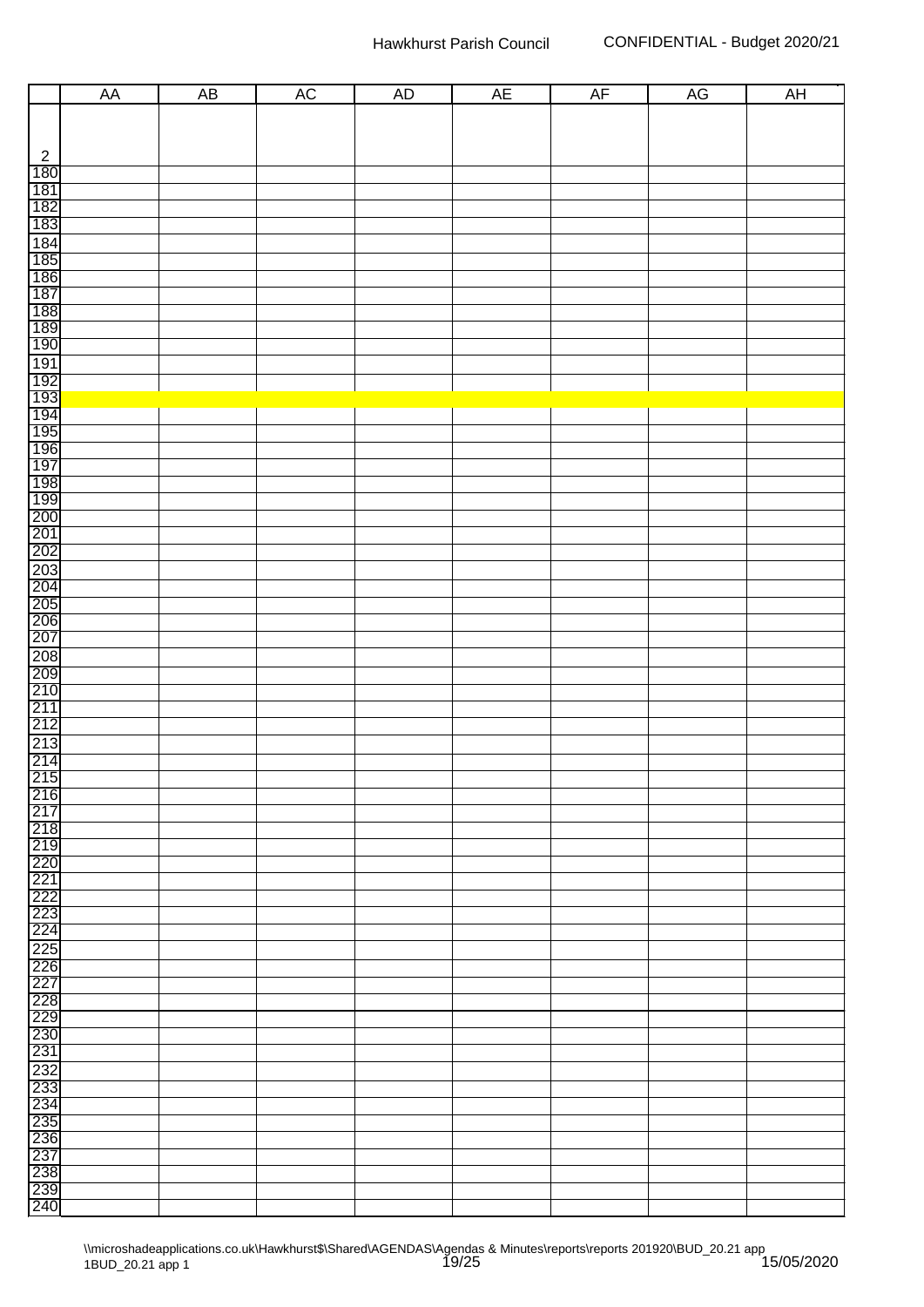|                | AA | <b>AB</b> | $\overline{\text{AC}}$ | <b>AD</b> | <b>AE</b> | AF | AG | AH |
|----------------|----|-----------|------------------------|-----------|-----------|----|----|----|
|                |    |           |                        |           |           |    |    |    |
|                |    |           |                        |           |           |    |    |    |
| $\overline{2}$ |    |           |                        |           |           |    |    |    |
|                |    |           |                        |           |           |    |    |    |
|                |    |           |                        |           |           |    |    |    |
|                |    |           |                        |           |           |    |    |    |
|                |    |           |                        |           |           |    |    |    |
|                |    |           |                        |           |           |    |    |    |
|                |    |           |                        |           |           |    |    |    |
|                |    |           |                        |           |           |    |    |    |
|                |    |           |                        |           |           |    |    |    |
|                |    |           |                        |           |           |    |    |    |
|                |    |           |                        |           |           |    |    |    |
|                |    |           |                        |           |           |    |    |    |
|                |    |           |                        |           |           |    |    |    |
|                |    |           |                        |           |           |    |    |    |
|                |    |           |                        |           |           |    |    |    |
|                |    |           |                        |           |           |    |    |    |
|                |    |           |                        |           |           |    |    |    |
|                |    |           |                        |           |           |    |    |    |
|                |    |           |                        |           |           |    |    |    |
|                |    |           |                        |           |           |    |    |    |
|                |    |           |                        |           |           |    |    |    |
|                |    |           |                        |           |           |    |    |    |
|                |    |           |                        |           |           |    |    |    |
|                |    |           |                        |           |           |    |    |    |
|                |    |           |                        |           |           |    |    |    |
|                |    |           |                        |           |           |    |    |    |
|                |    |           |                        |           |           |    |    |    |
|                |    |           |                        |           |           |    |    |    |
|                |    |           |                        |           |           |    |    |    |
|                |    |           |                        |           |           |    |    |    |
|                |    |           |                        |           |           |    |    |    |
|                |    |           |                        |           |           |    |    |    |
|                |    |           |                        |           |           |    |    |    |
|                |    |           |                        |           |           |    |    |    |
|                |    |           |                        |           |           |    |    |    |
|                |    |           |                        |           |           |    |    |    |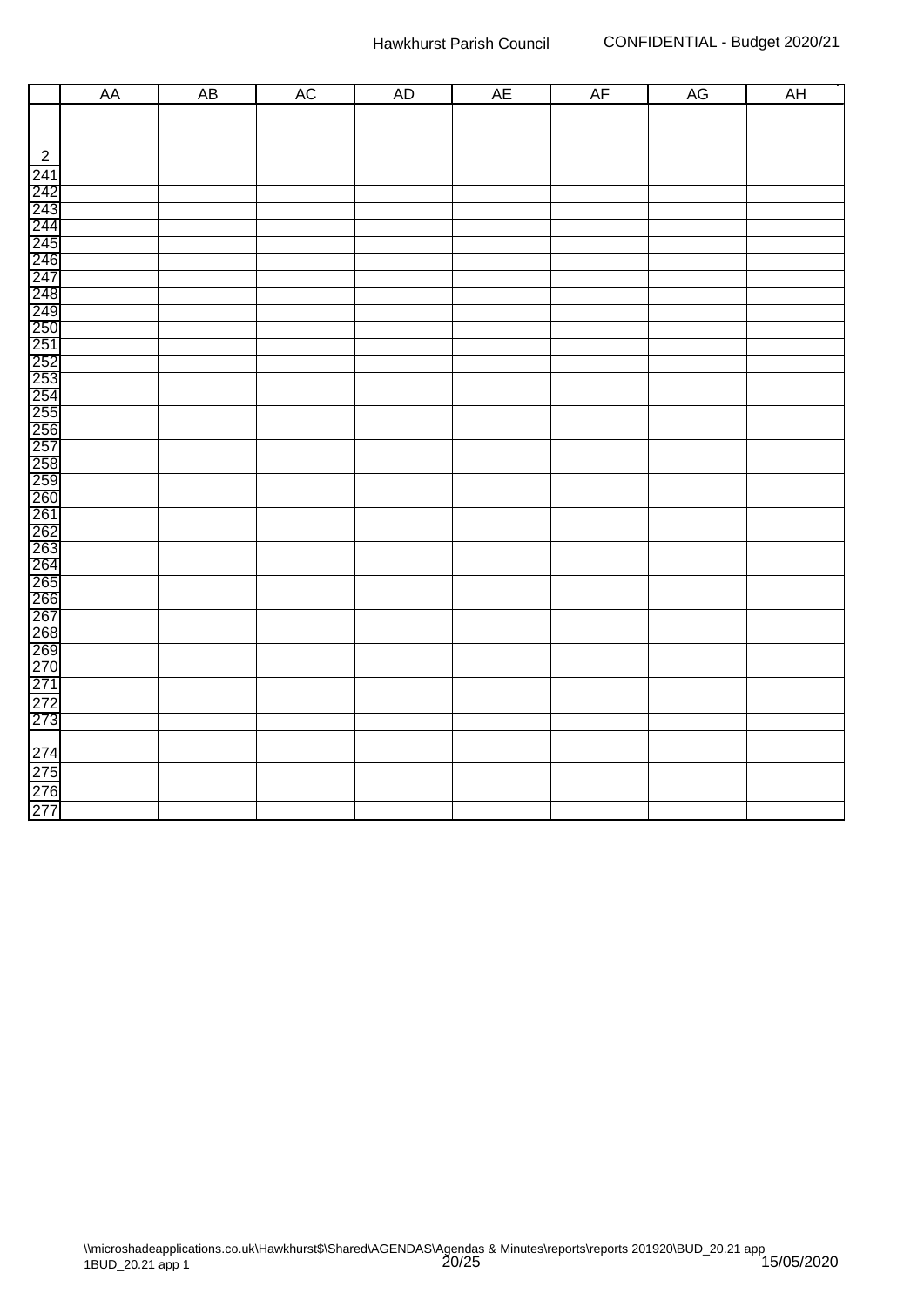|                                                          | $\overline{A}$ | AJ | AK | AL | <b>AM</b> |
|----------------------------------------------------------|----------------|----|----|----|-----------|
| $\overline{\mathbf{1}}$                                  |                |    |    |    |           |
|                                                          |                |    |    |    |           |
|                                                          |                |    |    |    |           |
| $\boldsymbol{2}$                                         |                |    |    |    |           |
| $\overline{3}$                                           |                |    |    |    |           |
| 4                                                        |                |    |    |    |           |
| $\overline{5}$                                           |                |    |    |    |           |
| $\overline{6}$                                           |                |    |    |    |           |
| $\overline{7}$                                           |                |    |    |    |           |
| $\overline{8}$                                           |                |    |    |    |           |
| $\overline{9}$                                           |                |    |    |    |           |
| 10                                                       |                |    |    |    |           |
| 11                                                       |                |    |    |    |           |
|                                                          |                |    |    |    |           |
| $\frac{12}{13}$                                          |                |    |    |    |           |
| 14                                                       |                |    |    |    |           |
| 15                                                       |                |    |    |    |           |
|                                                          |                |    |    |    |           |
| $\frac{16}{17}$                                          |                |    |    |    |           |
|                                                          |                |    |    |    |           |
|                                                          |                |    |    |    |           |
| $\frac{18}{19}$ $\frac{20}{21}$                          |                |    |    |    |           |
|                                                          |                |    |    |    |           |
| $\frac{22}{23}$                                          |                |    |    |    |           |
|                                                          |                |    |    |    |           |
| 24<br>25<br>26<br>27<br>28<br>30<br>30<br>31<br>32<br>33 |                |    |    |    |           |
|                                                          |                |    |    |    |           |
|                                                          |                |    |    |    |           |
|                                                          |                |    |    |    |           |
|                                                          |                |    |    |    |           |
|                                                          |                |    |    |    |           |
|                                                          |                |    |    |    |           |
|                                                          |                |    |    |    |           |
|                                                          |                |    |    |    |           |
|                                                          |                |    |    |    |           |
| $\frac{34}{35}$                                          |                |    |    |    |           |
|                                                          |                |    |    |    |           |
| $\frac{36}{36}$                                          |                |    |    |    |           |
|                                                          |                |    |    |    |           |
| $\frac{38}{39}$                                          |                |    |    |    |           |
| 40                                                       |                |    |    |    |           |
| 41                                                       |                |    |    |    |           |
| $\overline{42}$                                          |                |    |    |    |           |
| 43                                                       |                |    |    |    |           |
| 44                                                       |                |    |    |    |           |
| $\overline{45}$                                          |                |    |    |    |           |
| 46                                                       |                |    |    |    |           |
| 47                                                       |                |    |    |    |           |
| $\overline{48}$                                          |                |    |    |    |           |
| 49                                                       |                |    |    |    |           |
| 50                                                       |                |    |    |    |           |
| 51                                                       |                |    |    |    |           |
| 52                                                       |                |    |    |    |           |
| 53                                                       |                |    |    |    |           |
| 54                                                       |                |    |    |    |           |
| 55                                                       |                |    |    |    |           |
| 56                                                       |                |    |    |    |           |
| 57                                                       |                |    |    |    |           |
| 58                                                       |                |    |    |    |           |
| 59                                                       |                |    |    |    |           |
| 60                                                       |                |    |    |    |           |
| 61                                                       |                |    |    |    |           |
| 62                                                       |                |    |    |    |           |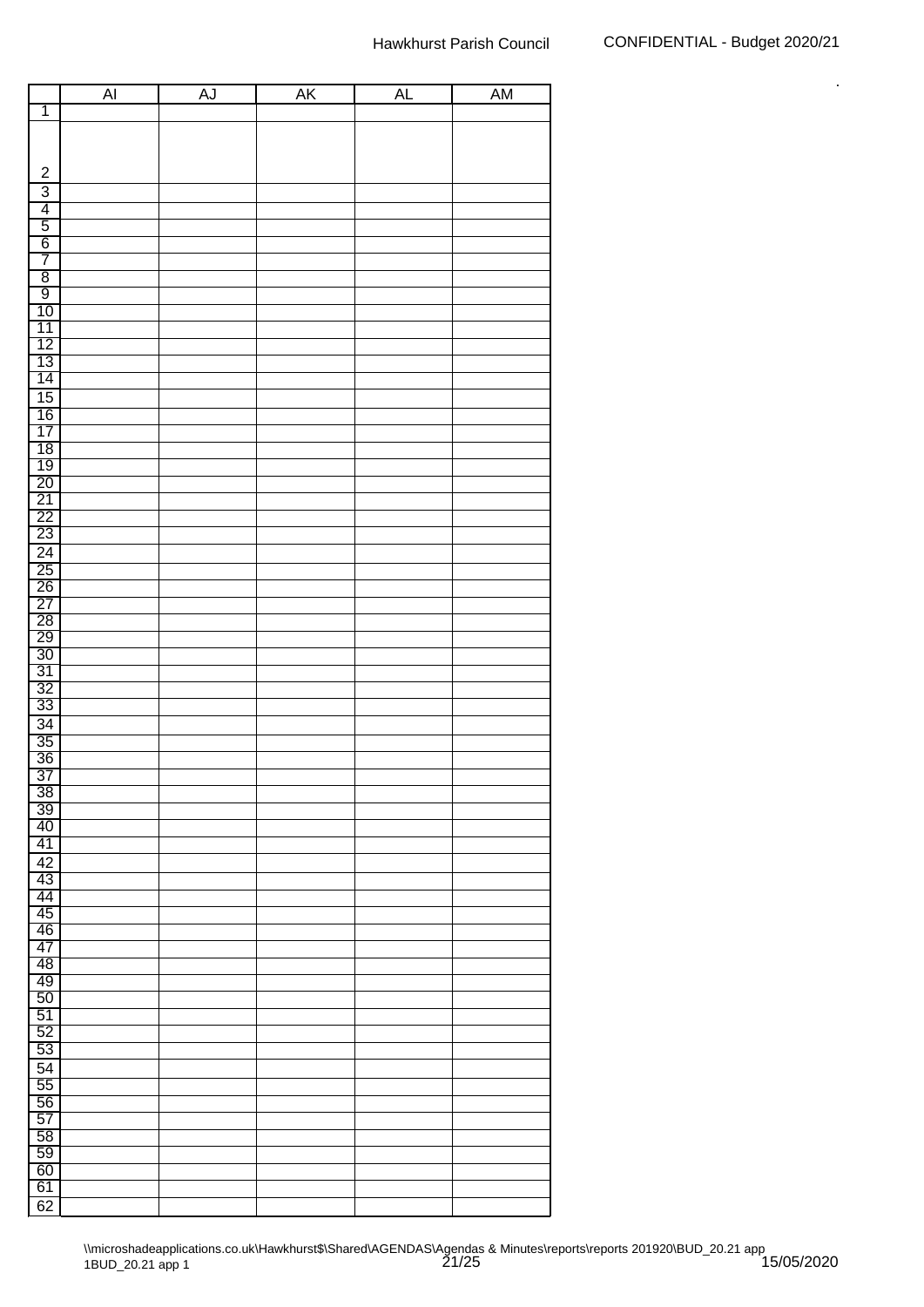|                 | AI | AJ | <b>AK</b> | <b>AL</b> | <b>AM</b> |
|-----------------|----|----|-----------|-----------|-----------|
|                 |    |    |           |           |           |
|                 |    |    |           |           |           |
|                 |    |    |           |           |           |
| $\frac{2}{63}$  |    |    |           |           |           |
| 64              |    |    |           |           |           |
|                 |    |    |           |           |           |
| $\frac{65}{66}$ |    |    |           |           |           |
| 67              |    |    |           |           |           |
| 68              |    |    |           |           |           |
| 69              |    |    |           |           |           |
| 70              |    |    |           |           |           |
| $\overline{71}$ |    |    |           |           |           |
| 72              |    |    |           |           |           |
| $\overline{73}$ |    |    |           |           |           |
| $\overline{74}$ |    |    |           |           |           |
| $\overline{75}$ |    |    |           |           |           |
| <u>76</u>       |    |    |           |           |           |
| 77              |    |    |           |           |           |
| 78              |    |    |           |           |           |
| $\overline{79}$ |    |    |           |           |           |
| 80<br>81        |    |    |           |           |           |
| $\overline{82}$ |    |    |           |           |           |
| $\frac{83}{ }$  |    |    |           |           |           |
|                 |    |    |           |           |           |
| $\frac{84}{84}$ |    |    |           |           |           |
|                 |    |    |           |           |           |
| 86<br>87        |    |    |           |           |           |
| 88              |    |    |           |           |           |
| 89              |    |    |           |           |           |
| 90              |    |    |           |           |           |
| 91              |    |    |           |           |           |
| $\frac{92}{93}$ |    |    |           |           |           |
|                 |    |    |           |           |           |
|                 |    |    |           |           |           |
| 95              |    |    |           |           |           |
| 96              |    |    |           |           |           |
| 97              |    |    |           |           |           |
| 98              |    |    |           |           |           |
| 99              |    |    |           |           |           |
| 100             |    |    |           |           |           |
| 101             |    |    |           |           |           |
| 102             |    |    |           |           |           |
| 103             |    |    |           |           |           |
| 104             |    |    |           |           |           |
| 105             |    |    |           |           |           |
| 106             |    |    |           |           |           |
| 107<br>108      |    |    |           |           |           |
|                 |    |    |           |           |           |
| 109<br>110      |    |    |           |           |           |
| 111             |    |    |           |           |           |
| 112             |    |    |           |           |           |
| 113             |    |    |           |           |           |
| 114             |    |    |           |           |           |
| 115             |    |    |           |           |           |
| 116             |    |    |           |           |           |
| 117             |    |    |           |           |           |
| 118             |    |    |           |           |           |
| 119             |    |    |           |           |           |
| 120             |    |    |           |           |           |
| 121             |    |    |           |           |           |
| 122             |    |    |           |           |           |
| 123             |    |    |           |           |           |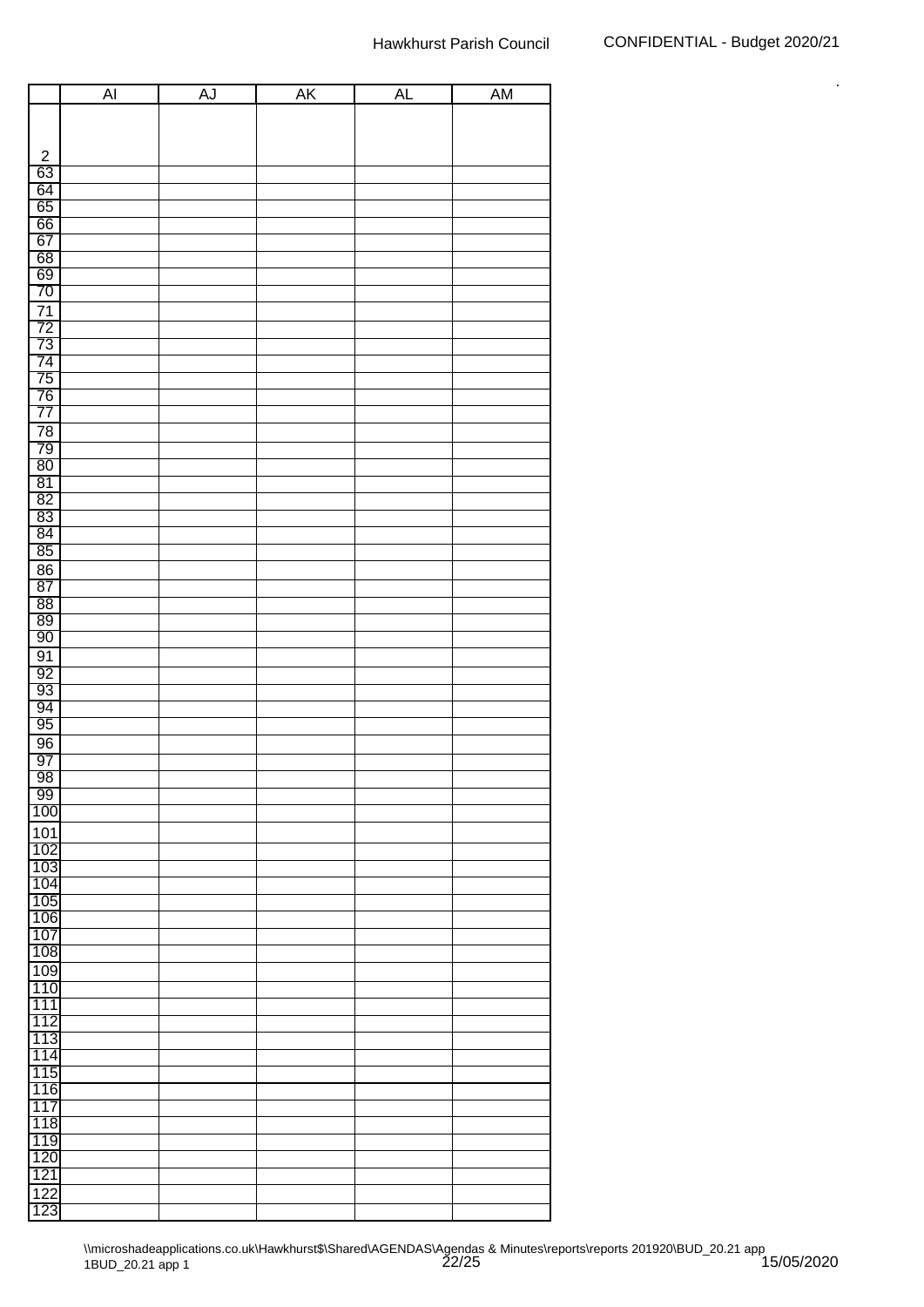|                                        | $\overline{AI}$ | AJ | <b>AK</b> | <b>AL</b> | <b>AM</b> |
|----------------------------------------|-----------------|----|-----------|-----------|-----------|
|                                        |                 |    |           |           |           |
|                                        |                 |    |           |           |           |
| $\sqrt{2}$                             |                 |    |           |           |           |
|                                        |                 |    |           |           |           |
| 124                                    |                 |    |           |           |           |
|                                        |                 |    |           |           |           |
|                                        |                 |    |           |           |           |
|                                        |                 |    |           |           |           |
| 125<br>126<br>127<br>128<br>129        |                 |    |           |           |           |
|                                        |                 |    |           |           |           |
| 130                                    |                 |    |           |           |           |
| $\frac{131}{132}$                      |                 |    |           |           |           |
|                                        |                 |    |           |           |           |
|                                        |                 |    |           |           |           |
| 133                                    |                 |    |           |           |           |
| 134                                    |                 |    |           |           |           |
|                                        |                 |    |           |           |           |
|                                        |                 |    |           |           |           |
|                                        |                 |    |           |           |           |
|                                        |                 |    |           |           |           |
| 135<br>136<br>137<br>139<br>140<br>140 |                 |    |           |           |           |
|                                        |                 |    |           |           |           |
| 141<br>142                             |                 |    |           |           |           |
| 143                                    |                 |    |           |           |           |
|                                        |                 |    |           |           |           |
| $\frac{1}{144}$                        |                 |    |           |           |           |
| 146                                    |                 |    |           |           |           |
| 147                                    |                 |    |           |           |           |
| 148                                    |                 |    |           |           |           |
|                                        |                 |    |           |           |           |
| $\frac{11}{149}$                       |                 |    |           |           |           |
| $\frac{151}{152}$                      |                 |    |           |           |           |
|                                        |                 |    |           |           |           |
| 153                                    |                 |    |           |           |           |
| $\frac{154}{155}$                      |                 |    |           |           |           |
|                                        |                 |    |           |           |           |
|                                        |                 |    |           |           |           |
|                                        |                 |    |           |           |           |
|                                        |                 |    |           |           |           |
| 156                                    |                 |    |           |           |           |
| 157                                    |                 |    |           |           |           |
| 158                                    |                 |    |           |           |           |
| 159<br>160                             |                 |    |           |           |           |
| 161                                    |                 |    |           |           |           |
| 162                                    |                 |    |           |           |           |
| 163                                    |                 |    |           |           |           |
| 164                                    |                 |    |           |           |           |
| 165                                    |                 |    |           |           |           |
| 166                                    |                 |    |           |           |           |
| 167                                    |                 |    |           |           |           |
| 168                                    |                 |    |           |           |           |
| 169                                    |                 |    |           |           |           |
| 170                                    |                 |    |           |           |           |
| 171                                    |                 |    |           |           |           |
| 172                                    |                 |    |           |           |           |
| 173                                    |                 |    |           |           |           |
| 174                                    |                 |    |           |           |           |
| 175                                    |                 |    |           |           |           |
| 176                                    |                 |    |           |           |           |
| 177                                    |                 |    |           |           |           |
| 178                                    |                 |    |           |           |           |
| 179                                    |                 |    |           |           |           |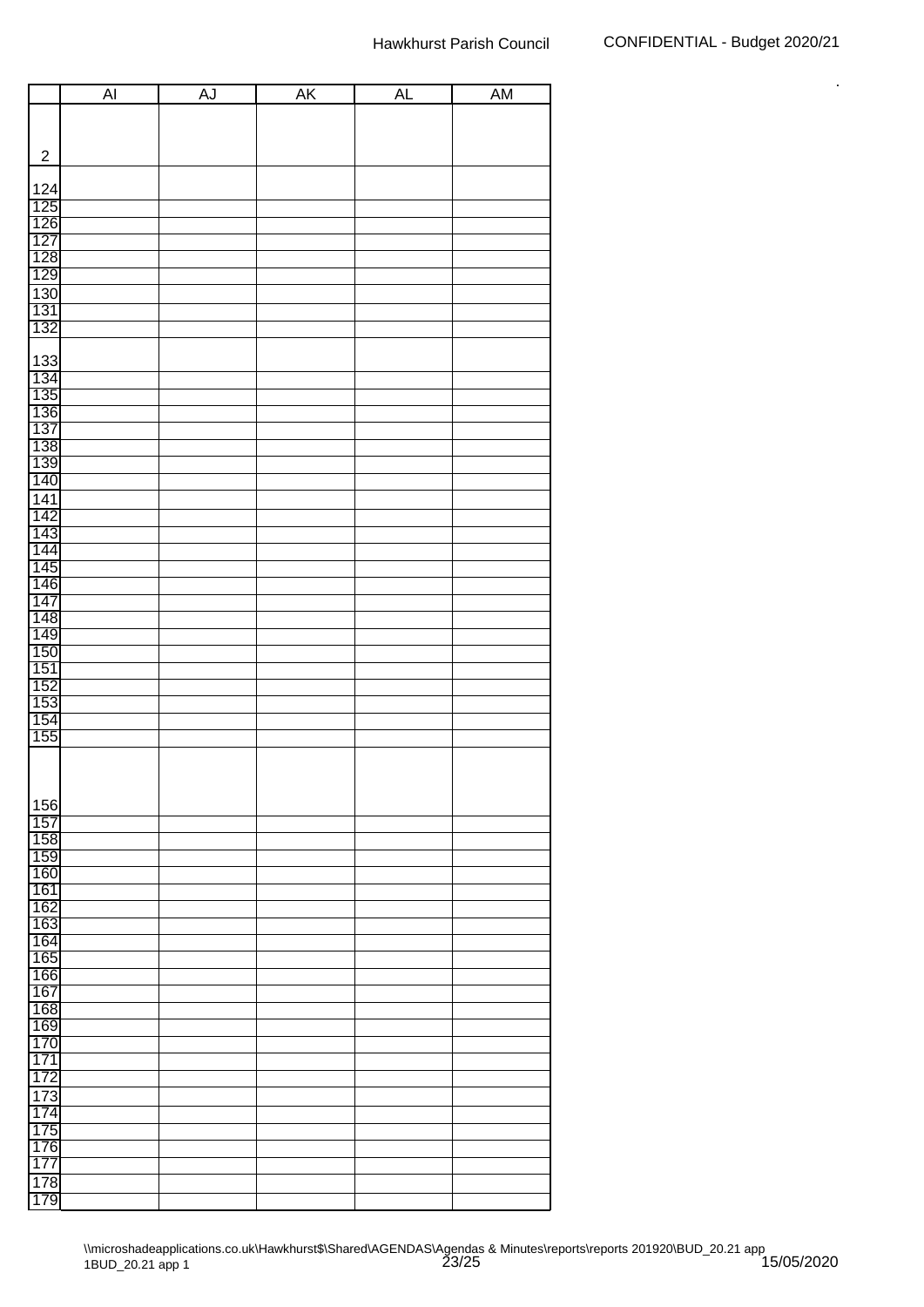|                                        | $\overline{AI}$ | AJ | <b>AK</b> | <b>AL</b> | <b>AM</b> |
|----------------------------------------|-----------------|----|-----------|-----------|-----------|
|                                        |                 |    |           |           |           |
|                                        |                 |    |           |           |           |
| $\sqrt{2}$                             |                 |    |           |           |           |
| 180                                    |                 |    |           |           |           |
| 181                                    |                 |    |           |           |           |
|                                        |                 |    |           |           |           |
| 182<br>183                             |                 |    |           |           |           |
|                                        |                 |    |           |           |           |
| 184<br>185                             |                 |    |           |           |           |
|                                        |                 |    |           |           |           |
| 186<br>187                             |                 |    |           |           |           |
| 188<br>189                             |                 |    |           |           |           |
|                                        |                 |    |           |           |           |
| 190                                    |                 |    |           |           |           |
| 191                                    |                 |    |           |           |           |
|                                        |                 |    |           |           |           |
|                                        |                 |    |           |           |           |
| 192<br>193<br>194                      |                 |    |           |           |           |
| 195                                    |                 |    |           |           |           |
| 196                                    |                 |    |           |           |           |
|                                        |                 |    |           |           |           |
| $\frac{197}{198}$<br>$\frac{198}{199}$ |                 |    |           |           |           |
|                                        |                 |    |           |           |           |
| 200                                    |                 |    |           |           |           |
| $\frac{201}{202}$                      |                 |    |           |           |           |
|                                        |                 |    |           |           |           |
| 203                                    |                 |    |           |           |           |
| $\frac{204}{205}$                      |                 |    |           |           |           |
|                                        |                 |    |           |           |           |
|                                        |                 |    |           |           |           |
| 207                                    |                 |    |           |           |           |
| 208                                    |                 |    |           |           |           |
| 209                                    |                 |    |           |           |           |
| $\frac{210}{211}$<br>211<br>212        |                 |    |           |           |           |
|                                        |                 |    |           |           |           |
|                                        |                 |    |           |           |           |
| 213                                    |                 |    |           |           |           |
| $\frac{214}{215}$                      |                 |    |           |           |           |
|                                        |                 |    |           |           |           |
| 216                                    |                 |    |           |           |           |
| 217                                    |                 |    |           |           |           |
| 218<br>219<br>220                      |                 |    |           |           |           |
|                                        |                 |    |           |           |           |
| 221                                    |                 |    |           |           |           |
| 222                                    |                 |    |           |           |           |
| 223                                    |                 |    |           |           |           |
| 224                                    |                 |    |           |           |           |
|                                        |                 |    |           |           |           |
| 225<br>226                             |                 |    |           |           |           |
| 227                                    |                 |    |           |           |           |
| 228                                    |                 |    |           |           |           |
| 229                                    |                 |    |           |           |           |
| $\overline{230}$                       |                 |    |           |           |           |
| 231                                    |                 |    |           |           |           |
|                                        |                 |    |           |           |           |
| 232<br>233                             |                 |    |           |           |           |
| 234                                    |                 |    |           |           |           |
| 235                                    |                 |    |           |           |           |
|                                        |                 |    |           |           |           |
| 236<br>237                             |                 |    |           |           |           |
| 238                                    |                 |    |           |           |           |
| 239                                    |                 |    |           |           |           |
| 240                                    |                 |    |           |           |           |